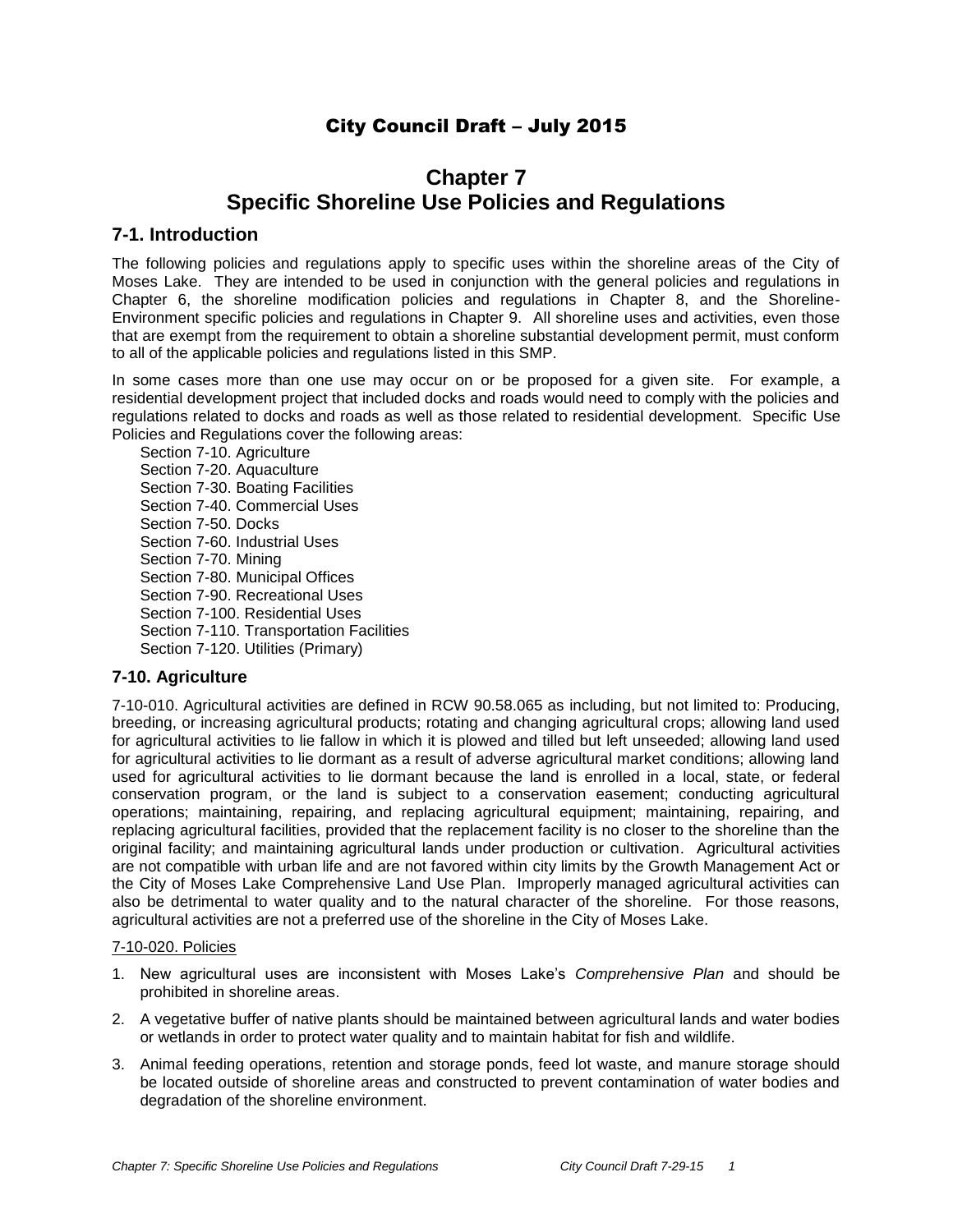- 4. Appropriate farm and soil management techniques should be employed to prevent fertilizers, herbicides, and pesticides from contaminating water bodies and wetlands and having a harmful effect on shoreline functions and processes.
- 5. Public access to shorelines should be encouraged where it does not conflict with agricultural activities.

## 7-10-030. Regulations

1. New agricultural uses are prohibited in shoreline areas on non-agricultural lands, for example those lands with no documented agricultural activities as of the date of the adoption of this Master Program, or the date of annexation for areas not within the City at the time of adoption of the Master Program. Land with documented agricultural activities as of the date of adoption of this Master Program, or the date of annexation for areas not within the City at the time of adoption of the Master Program, may continue agricultural activities, including maintenance, repair and replacement of existing facilities, and changing crops.

This section does not apply to uses accessory to residential uses that would not typically be considered agriculture, such as garden plots less than 0.25 acres in size.

## *7-20. Aquaculture*

7-20-010. Aquaculture is the farming or culturing of food fish, shellfish, or other aquatic animals or plants in natural or artificial water bodies. Activities include hatching, cultivating, planting, feeding, raising, and harvesting aquatic plants and animals, and maintenance and construction of necessary equipment, buildings, and growing areas. Aquaculture is dependent on the use of the water area, and when consistent with control of pollution and prevention of damage to the environment, is a preferred shoreline use. Related activities such as sales, processing, and product storage facilities are not considered aquaculture practices.

#### 7-20-020. Policies

- 1. Since areas suitable for aquaculture are limited by specific biophysical requirements, areas with high potential for aquacultural use should be identified and encouraged for aquacultural use and protected from degradation by other types of land and water uses.
- 2. Aquaculture methods and structures should be chosen to create the least impact on the visual and environmental qualities of the shorelines. In instances where a choice of aquaculture methods is available, or where two or more incompatible aquaculture projects are proposed in the same area, preference should be given to those forms of aquaculture that involve lesser environmental and visual impacts. In general, projects that require submerged structures or no structures should be preferred over those that involve substantial floating structures. Projects that require few land-based facilities should be preferred over those that require extensive facilities. Projects that involve little or no substrate modification should be preferred over those that involve substantial modification.
- 3. Aquaculture should not be allowed in the following areas:
	- a. Areas that have little natural potential for the type(s) of aquaculture under consideration.
	- b. Areas that have water quality problems that make the areas unsuitable for the type(s) of aquaculture under consideration.
	- c. Areas devoted to established uses of the aquatic environment with which the proposed aquacultural method(s) would substantially and materially conflict. Such uses include but are not limited to navigation, moorage, fishing, underwater utilities, and active scientific research.
	- d. Areas where the design or placement of the facilities would substantially degrade the aesthetic qualities of the shoreline.
	- e. Areas where an aquaculture proposal would result in any significant adverse environmental impacts that cannot be eliminated or adequately mitigated through enforceable conditions of approval.
	- f. Areas where the proposed activity would adversely affect critical habitat use or value.
- 4. Aquaculture activities should be given flexibility to experiment with new aquaculture techniques. However, experimental aquaculture projects should be limited in scale, should be approved for a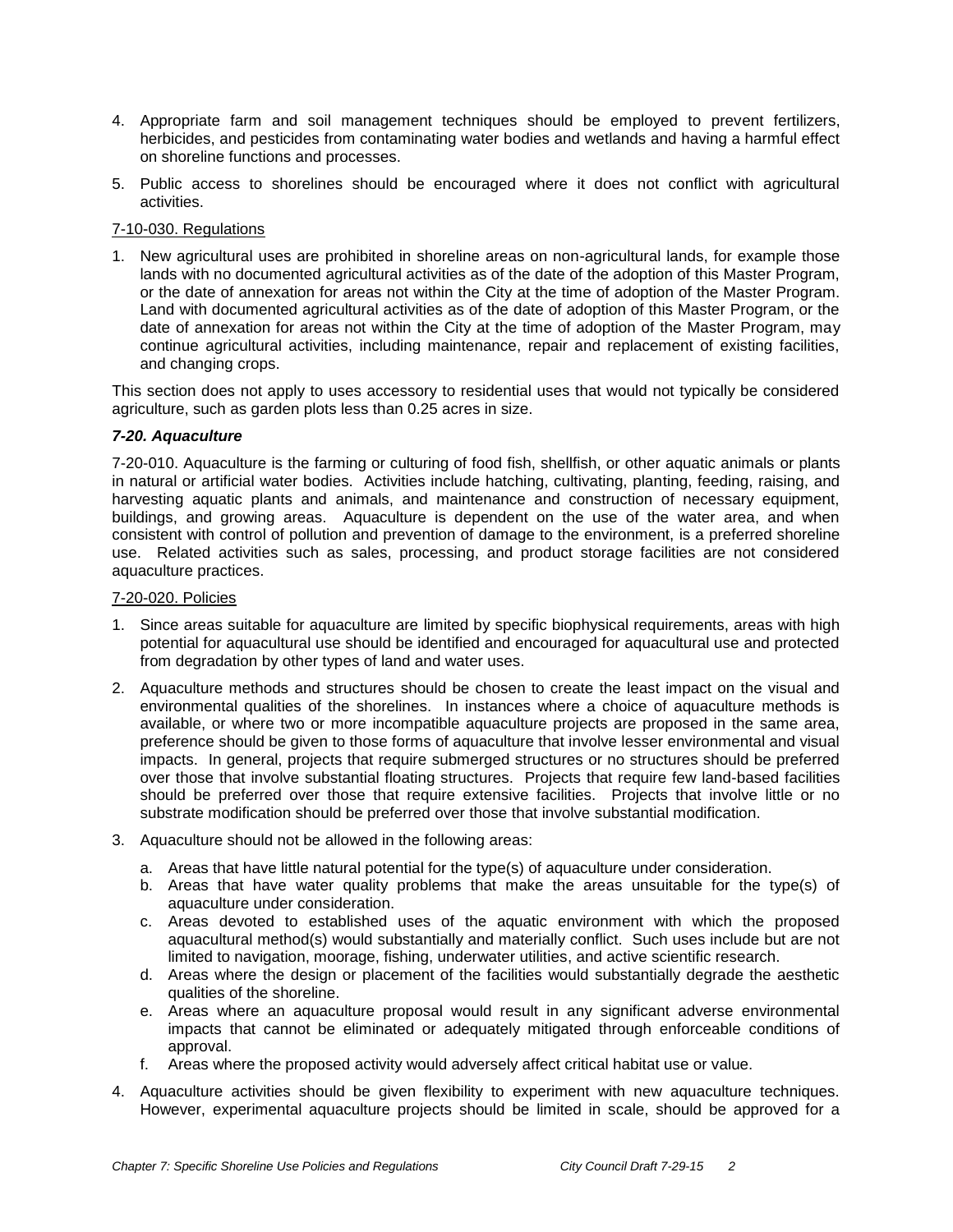limited and specified period of time, and should be required to develop and implement a monitoring plan to assess the outcomes of the experiment.

- 5. All permitted aquacultural projects should be protected from new development that would be likely to damage or destroy them. New shoreline proposals in the vicinity of an experimental aquacultural project should be restricted or denied if they might compromise the monitoring and data collection required under the permit for the experimental project.
- 6. Aquaculture activities should not degrade water quality.

## 7-20-030. Regulations

- 1. A shoreline conditional use permit shall be required for any aquacultural use.
- 2. A monitoring plan shall be required for any experimental aquacultural use.
- 3. The City shall request technical assistance on aquaculture proposals from agencies with expertise, such as the Washington departments of Ecology and of Fish and Wildlife, and shall make available to those agencies the *Shoreline Inventory and Characterization* and maps developed as part of this SMP. The information obtained from the agencies shall be considered by the Planning Commission when making a decision on whether to approve or deny a permit for an aquacultural use, to establish any conditions that should be required of a project, and to assess the monitoring plan for an experimental aquacultural project.
- 4. Environment-specific regulations: aquacultural uses shall comply with the environment-specific requirements in Chapter 9 of this SMP.

# **7-30. Boating Facilities**

7-30-010. Boating facilities include marinas, boat launch ramps, boat houses, boat lifts, and similar uses. Docks are addressed separately, below.

## 7-30-020. Policies

- 1. Boating facilities should be located, designed, and operated to provide protection and enhancement of aquatic and terrestrial life including animals, fish, birds, plants, and their habitats and migratory routes. When plastics and other non-biodegradable materials are used, precautions should be taken to ensure their containment.
- 2. Boating facilities should be located and designed so their structures and operations will be aesthetically compatible with the area visually affected, and will not unreasonably impair shoreline views. Use of natural non-reflective materials should be encouraged.
- 3. Public and community boating facilities are preferred over individual private facilities.
- 4. Regional as well as local needs should be considered when determining the location of marinas and boat launches. Potential sites should be identified near high-use or potentially high-use areas.
- 5. Dry boat storage should not be considered a water-oriented use. Boat hoists, boat launch ramps, and access routes associated with a dry boat storage facility should, however, be considered to constitute a water-oriented use.
- 6. Floating homes, houseboats, and liveaboards should be prohibited.
- 7. The size of over-water structures should be limited to the minimum necessary to support the structure's intended use.
- 8. Boating facilities should be located in a way that will not interfere with other boaters' use of the lake.
- 9. New over-water structures should be limited to those which need to locate over water, those which facilitate public access, and those which support ecological restoration. Watercraft can be stored on dry land; therefore a boat house is not a water-dependent use.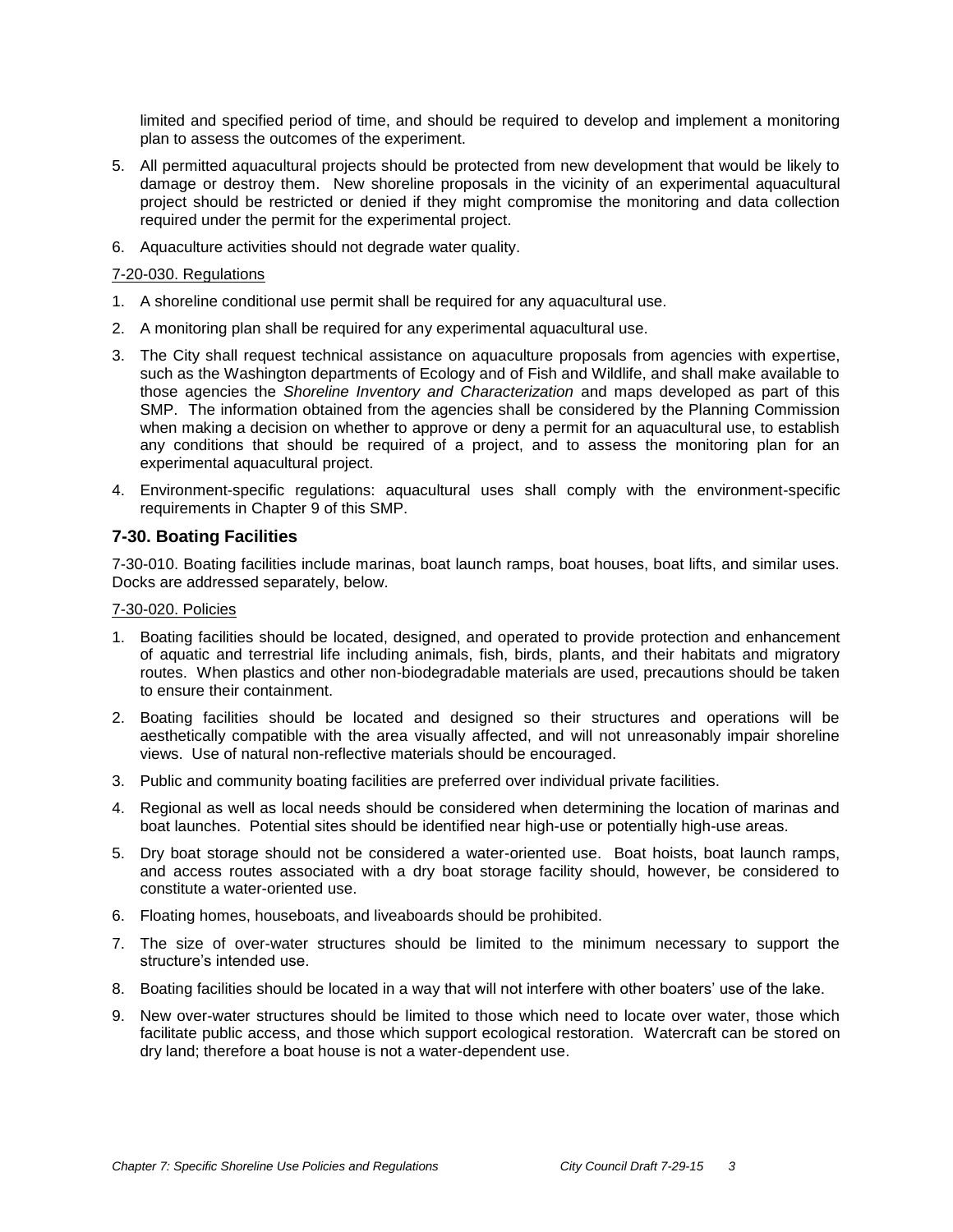#### 7-30-030. Regulations

- 1. Boating facilities, including minor accessory buildings and haul-out facilities, shall be designed so their structures and operations will be aesthetically compatible with or will enhance existing shoreline features and uses. Boating facilities shall mitigate for adverse development impacts on-site in compliance with Appendix A: Mitigation. Adverse development impacts to adjacent properties shall not be allowed.
- 2. Dredging related to boating facilities shall be limited to maintenance dredging, in compliance with the dredging provisions of Chapter 8. Dredging wetlands, shorelines, or shorelands to accommodate new or expanded boating facilities is prohibited.
- 3. Placing fill in water bodies or wetlands to create usable land for accessory uses, including boating facilities, is prohibited, except minimum required for dock-to-shore attachment site (abutment).
- 4. Where installation will cause erosion during construction, shoreline embankments of all boating facilities shall be stabilized both landward and waterward of the ordinary high water mark, using methods consistent with the policies and regulations of this SMP and best management practices.
- 5. A marina shall be allowed only as a conditional use. The City shall request technical assistance from agencies with jurisdiction and/or knowledge, including but not limited to the Washington departments of Ecology, of Fish and Wildlife, of Natural Resources, and of Health, and shall make available to those agencies the *Shoreline Inventory and Characterization* and maps developed as part of this SMP. The Planning Commission shall consider the comments received from commenting agencies before making a decision on whether or not to approve the permit, and any conditions or modifications required.
- 6. Public access, both physical and visual, shall be an integral part of all marina development and design.
- 7. New commercial and public boating facilities shall be consistent with the City of Moses Lake's *Comprehensive Plan* and *Parks, Recreation, and Open Space Plan*. When new sites are considered, sufficient evidence must be presented to show that existing public and commercial marinas and boat launches are inadequate and cannot be expanded to meet regional demand.
- 8. Marinas and launch ramps shall locate on stable shorelines where no or a minimal amount of shoreline stabilization will be necessary and where water depths are adequate to eliminate or minimize the need for maintenance dredging, spoil disposal, filling, beach enhancement, and other maintenance activities, and eliminate the need for offshore or foreshore channel construction dredging.
- 9. Marina and boat launch design shall minimize interference with geohydraulic processes and disruption of existing shore forms.
- 10. For commercial and public boating facilities, the perimeter of parking and storage areas shall be landscaped to provide a visual and noise buffer between adjoining dissimilar uses or scenic areas, using primarily native, self-sustaining vegetation. The permit application submittal shall identify the size, location, and species of plants that will be used.
- 11. Boating facilities, including boat lifts, shall be positioned so as not to be a hazard to boating.
- 12. Environment-specific regulations: Boating facilities shall comply with the environment-specific requirements in Chapter 9.
- 13. New over water structures shall be allowed only for water-dependent uses, public access, and ecological restoration. Boat houses, as non-water-dependent structures, are prohibited.
- 14. Over-water structures shall be no larger than is needed for the structure's intended use.

# **7-40. Commercial Uses**

7-40-010. Commercial development means those uses that are involved in wholesale, retail, service, and business trade. Examples include hotels, motels, shopping centers, restaurants, shops, offices, and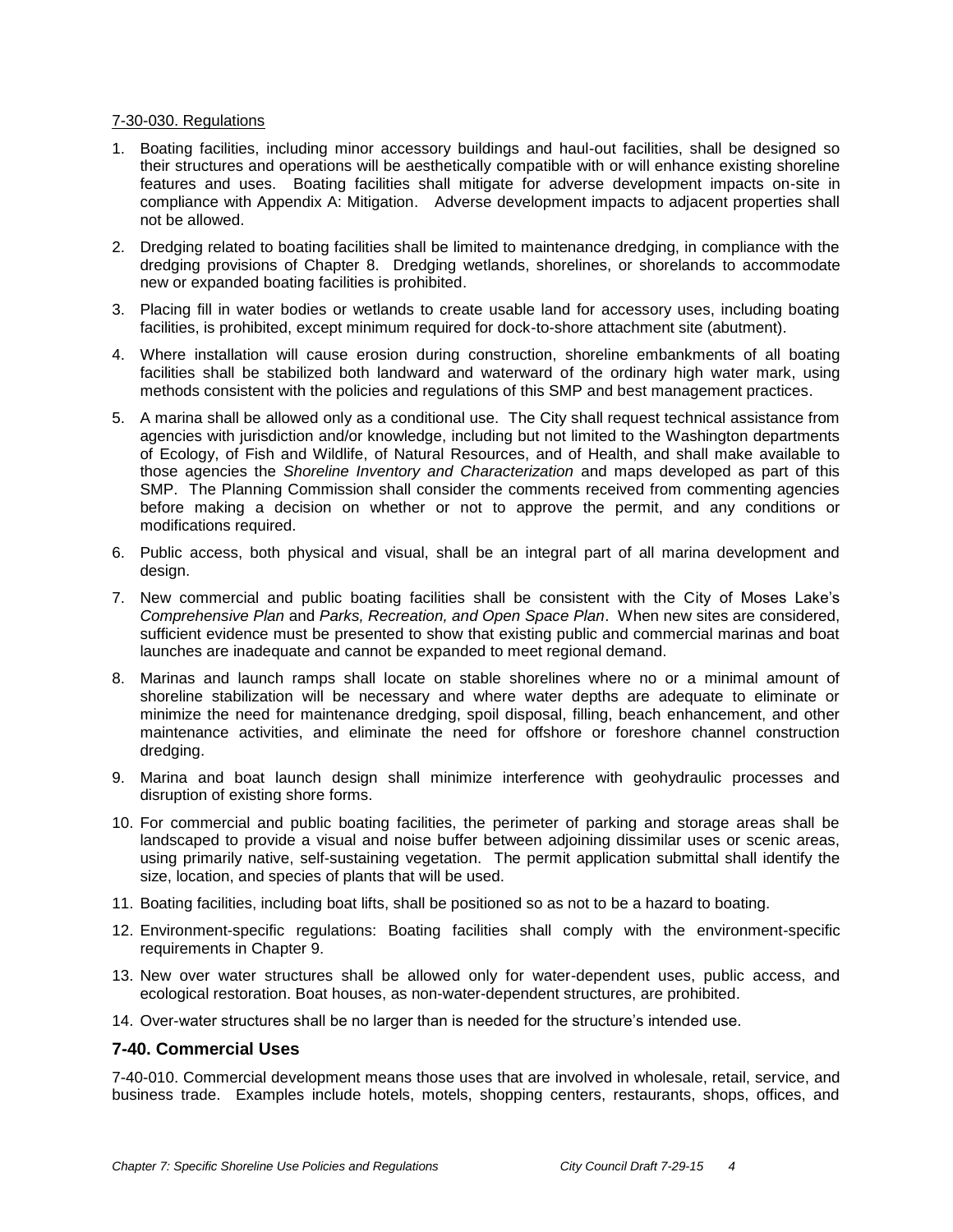private recreation facilities, including marinas. Marinas are also subject to all provisions of this SMP related to boating facilities and to recreational uses.

### 7-40-020. Policies

- 1. New commercial development in shoreline areas should be consistent with the City of Moses Lake's *Comprehensive Plan* and should be located to minimize sprawl and inefficient use of shoreline areas and, where applicable, to promote trip reduction.
- 2. No commercial development should be allowed in wetlands.
- 3. Because shorelines are a limited resource, preference should be given to water-oriented uses, especially those uses particularly dependent on a shoreline location or those that will provide the opportunity for substantial numbers of people to enjoy the shoreline.
- 4. Over-water construction should be prohibited except in limited instances where it is auxiliary to and necessary in support of a water-dependent use.
- 5. Commercial development should be designed to provide physical or visual shoreline access or other opportunities for the public to enjoy the shoreline location. Public access should include amenities appropriate to the type and scale of the development and the qualities and character of the site, which may include walkways, viewpoints, restrooms, and other recreational facilities. Where possible, commercial facilities should be designed to permit pedestrian waterfront activities.
- 6. Site plans for commercial developments should incorporate multiple-use concepts that include open space and recreation.
- 7. Commercial developments should be aesthetically compatible with the surrounding area. Aesthetic considerations should be actively promoted by means such as sign control regulations, appropriate development siting, screening and architectural standards, planned unit developments, and landscaping with native plants, including, where appropriate, enhancement of natural vegetative buffers.
- 8. Commercial developments should be designed, constructed, operated, and maintained to ensure no net loss of shoreline ecological functions and to protect areas and systems cultural significance.
- 9. Commercial developments should include landscaping that will visually enhance the shoreline area and contribute to shoreline functions and values.
- 10. Commercial developments permitted in shoreline areas are, in descending order of preference:
	- a. Water-dependent uses;
	- b. Water-related uses
	- c. Water-enjoyment uses; and
	- d. Non-water-oriented uses

### 7-40-030. Regulations

1. The design, layout and operation of certain commercial uses directly affects their classification with regard to whether or not they qualify as water-related or water-enjoyment uses. The applicant shall include elements in their application that show how the proposed commercial uses may be authorized as water-related or water-enjoyment use. These uses are required to incorporate appropriate design and operational elements so that they meet the definition of water-related or water-enjoyment uses.

Non-water-oriented uses shall not be allowed unless they meet the following criteria:

a. The use is part of a mixed-use project that includes water-dependent uses and provides a significant public benefit with respect to the Shoreline Management Act's objectives such as providing public access and ecological restoration; or

b. Navigability is severely limited at the proposed site; and the commercial use provides a significant public benefit with respect to the Shoreline Management Act's objectives such as providing public access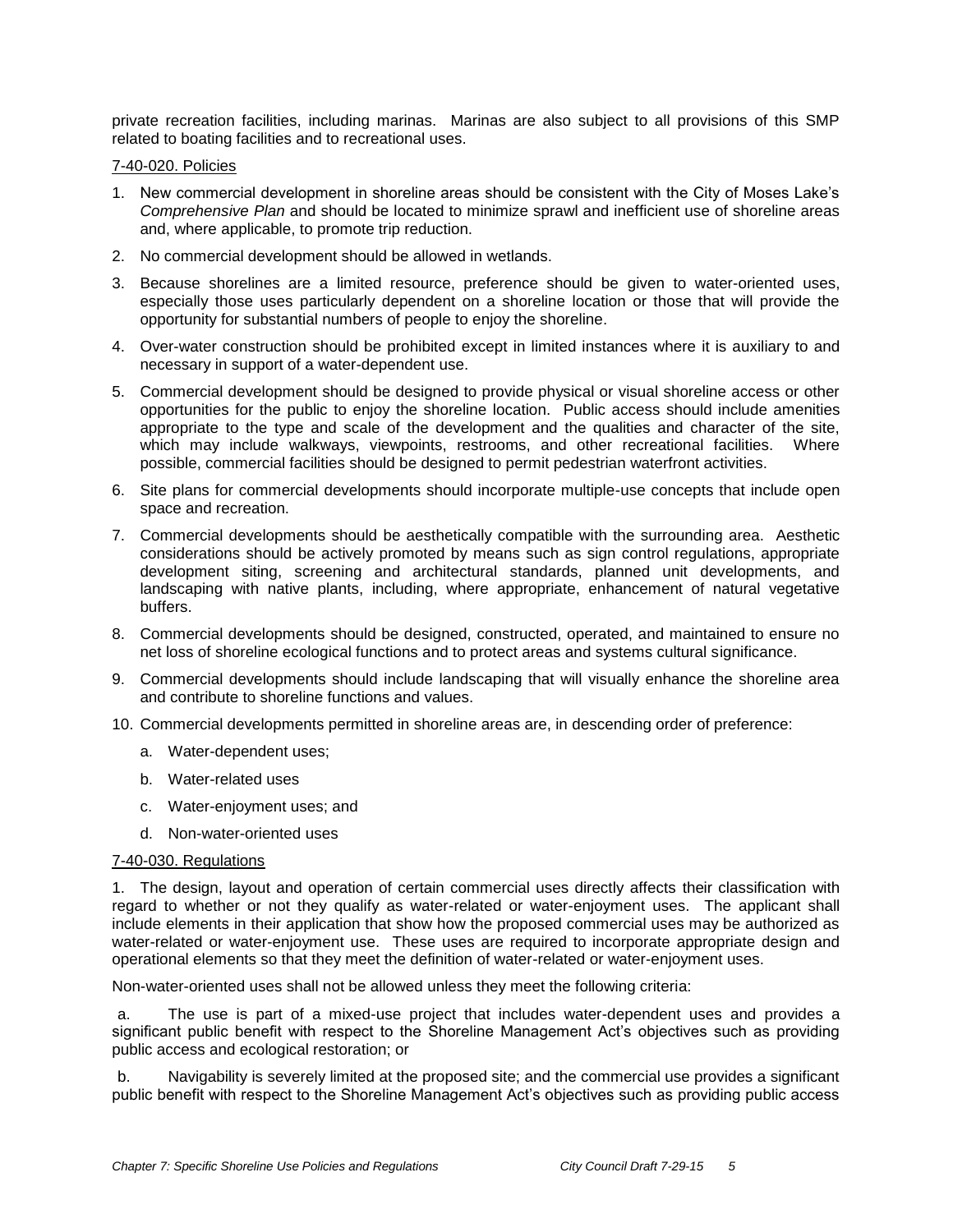and ecological restoration; or

c. The site is physically separated from the shoreline by another property or public right-of-way.

2. The City shall require and use the following information in its review of commercial development proposals:

- a. Specific nature of the commercial activity;
- b. Need for shoreline frontage;
- c. Provisions for public visual and/or physical access to the shoreline;

d. Provisions to ensure that the development will not result in loss of shoreline functions or reduction in shoreline values;

e. Measures for enhancing the relationship of the use to the shoreline, including aesthetics and landscaping; and

- f. The *Shoreline Inventory and Characterization* and accompanying maps.
- 3. Commercial development shall be designed and maintained in a neat, orderly, and environmentallycompatible manner, consistent with the character and features of the surrounding area. To that end, the Planning Commission may, following a public hearing, adjust the project dimensions and/or prescribe reasonable use intensity and screening conditions. Need and special considerations for landscaping and buffer areas shall also be subject to review and approval.
- 4. Over-water construction for non-water-oriented commercial developments is prohibited.
- 5. Parking as a primary use is prohibited within shoreline jurisdiction. Parking facilities in shorelines are not a preferred use and shall be allowed only as necessary to support an authorized use. While supporting an authorized use, parking facilities shall be located landward of the required setback and landward of the primary use to the greatest extent feasible.
- 6. All commercial loading and service areas shall be located on the upland (landward) side of the commercial activity or provisions shall be made to separate and screen the loading and service areas from the shoreline.
- 7. Public access shall be required as part of all non-water-dependent commercial development, unless such access is shown to be incompatible due to reasons of safety, security, or impact to the shoreline environment.
- 8. Commercial developments shall be landscaped to visually enhance the shoreline area and contribute to shoreline functions and values, using primarily native, self-sustaining vegetation. Plants that may compromise shoreline values shall be prohibited. The permit application submittal shall include a landscape plan that identifies the size, location, and species of plants that will be used.
- 9. Drainage and surface runoff from commercial areas shall be controlled so that pollutants will not be carried into water bodies. See "Environmental Impacts and Water Quality" in Chapter 6.
- 10. Environment-specific regulations: Commercial uses shall comply with the environment-specific requirements in Chapter 9.

# **7-50. Docks**

7-50-010. A dock is a structure that abuts the shoreline and is used as a landing or moorage place for watercraft. Docks may be built on fixed platforms above the water, or may float upon the water.

## 7-50-020. Policies

- 1. Because docks can have a significant impact on lacustrine habitat and mechanics, the impacts of all docks should be reviewed to ensure that the proposed structure is suitably located and designed and that all potential impacts have been recognized and mitigated.
- 2. New commercial docks should be designed to accommodate public access and enjoyment of the shoreline location.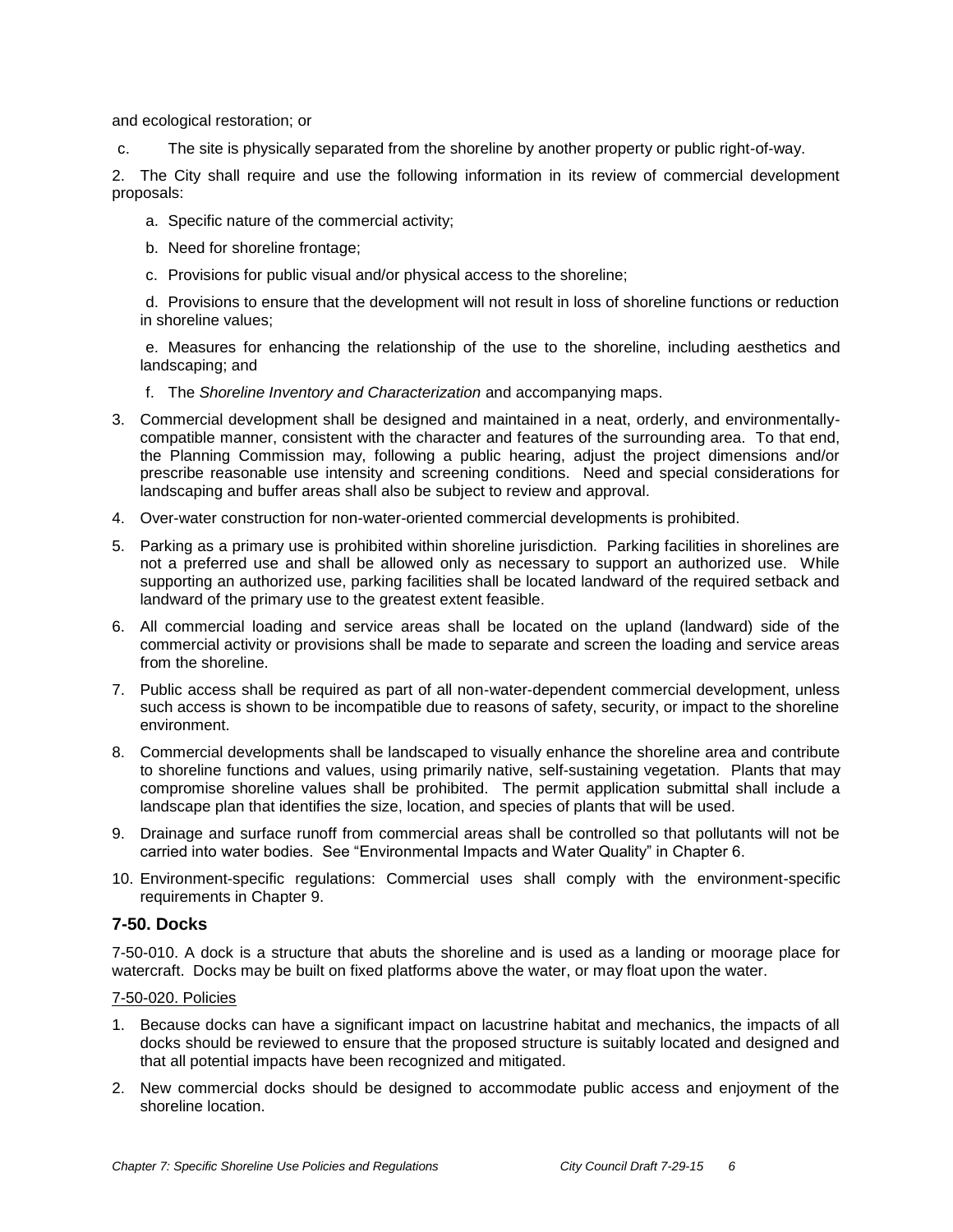- 3. Docks should be designed to cause minimum interference with navigable waters and the public's use of the shoreline.
- 4. Docks should be sited and designed to minimize possible adverse environmental impacts, including impacts to sediment movement, water circulation and quality, and fish and wildlife habitat.
- 5. Use of natural-looking non-reflective materials in dock construction should be encouraged. All dock materials should be approved by the Washington Department of Fish & Wildlife.
- 6. The proposed site of the structure and intensity of use or uses of any dock should be compatible with the surrounding environment and land and water use.
- 7. Docks not contiguous with the shoreline should be prohibited as a hazard to navigation. Such docks may be allowed by conditional use permit in special situations where the need for such a dock is justified and measures have been taken to reduce the hazard to navigation.
- 8. The size of over-water structures should be limited to the minimum necessary to support the structure's intended use.
- 9. Each single family residence should be allowed only one dock.

#### 7-50-030. Regulations

#### **7-50-030-A. General**

1. The City shall require and use the following information in its review of proposals for docks:

a. Description of the proposed structure, including its size, location, design, materials, and any shoreline stabilization or other modifications required by the project.

b. Proposed location of dock relative to property lines and ordinary high water mark.

c. Any provisions for public access and enjoyment of the shoreline location. Public access is not required for a dock adjacent to a single family residence or duplex.

- 2. Docks shall not significantly interfere with the use of navigable waters or with public use of shorelines. The length of any dock shall be limited in constricted water bodies to assure navigability and protect public use. Docks may be prohibited where necessary to protect navigation or public use. Docks shall not extend more than 1/3 the width of the navigable waterway. Private and community docks shall be limited to the minimum length necessary to reach a water depth of 3 feet at the end of the dock, or limited to 25 feet in length, whichever is greater. Longer docks may be allowed by conditional use permit. Docks not contiguous with the shoreline may be allowed in special situations where the need for such a dock is justified and measures have been taken to reduce the hazard to navigation.
- 3. New commercial docks shall accommodate public access and enjoyment of the shoreline.
- 4. All docks shall be constructed and maintained in a safe condition. Unsafe docks shall be removed or repaired promptly by the owner. Where any such structure constitutes a hazard to the public, the City may, following notice to the owner, abate the structure if the owner fails to do so within 90 days. The City may impose a lien on the associated shoreline property in an amount equal to the cost of the abatement.
- 5. Repair of Existing Docks. Maintenance and repair proposals using treated materials must use only chemicals approved by the appropriate State or Federal agencies, and must be cured prior to placement in or over the water. All other materials requirements of this section shall also be met. No over-water field applications of preservative treatment or other chemical compounds shall be permitted. Docks may be painted provided brush application is used and best management practices are followed to prevent paint from coming in contact with the lake.
- 6. Bulk storage of gasoline, oil, and other petroleum products is prohibited on docks. Bulk storage means non-portable storage in fixed tanks.
- 7. Replacement of Existing Docks. Proposals involving replacement of the entire existing private dock with a similar dock are allowed, provided there is no net loss of ecological function.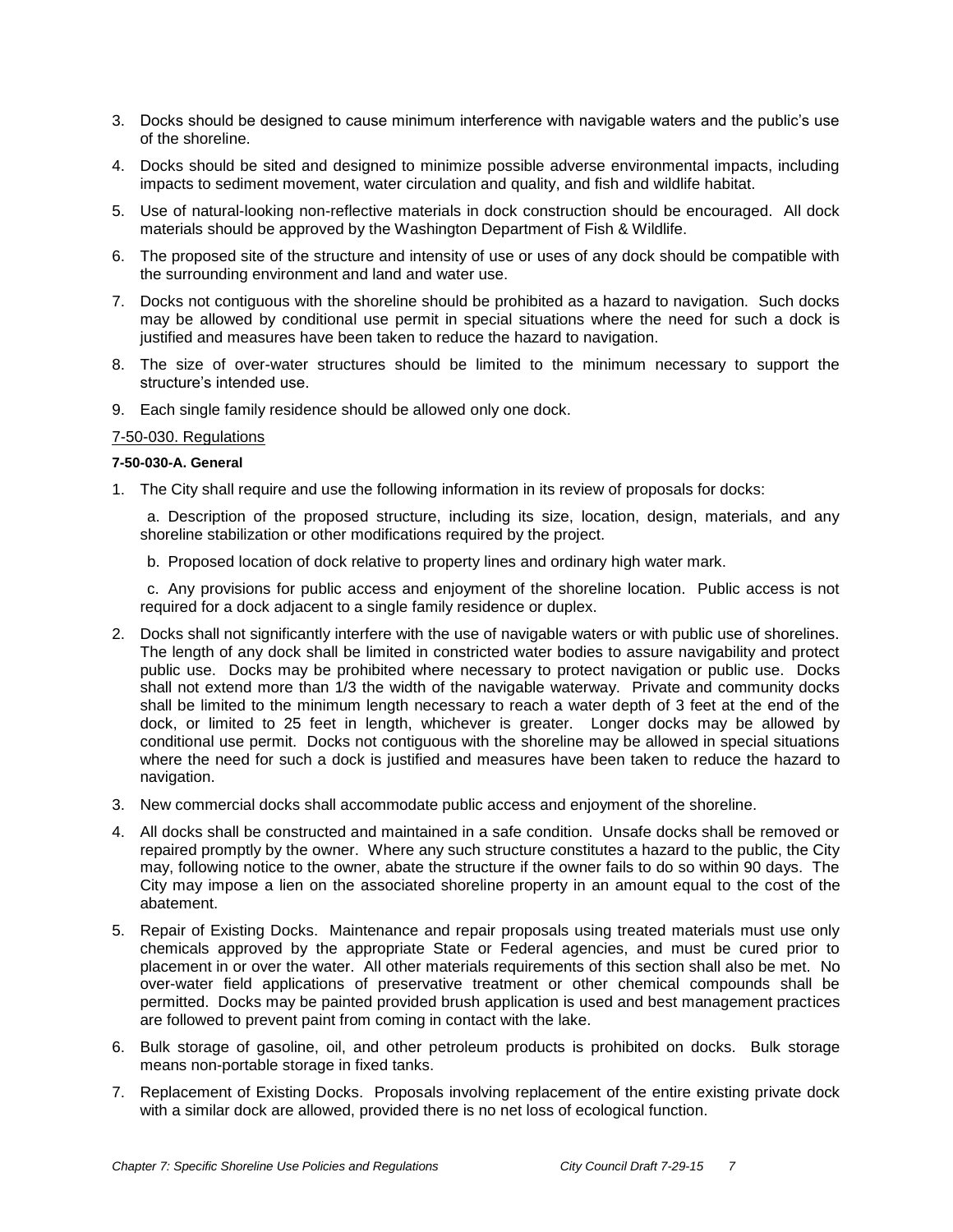- 8. Additions to Private Docks. Proposals involving lengthening and/or increasing the area of existing private docks must comply with the following measures:
	- a. The applicant must demonstrate that there is a need for the enlargement of an existing dock. Proposals that demonstrate an enlargement is necessary due to safety concerns, inadequate depth of water, or preservation of beneficial emergent vegetation will be considered.
	- b. Enlarged portions of docks must comply with the dimensional, design, materials, and mitigation standards for new private docks as described in this SMP. Dock additions that result in the completed structure exceeding the area limits for reasons not specifically allowed above may only be approved through a shoreline variance, except where a new or enlarged joint-use dock is proposed and any remaining individual dock(s) are removed.
- 9. Mitigation.
	- a. Consistent with the mitigation sequencing steps outlined in Appendix A, Mitigation, new or expanded overwater and in-water structures, including docks and watercraft lifts, shall first be designed to avoid and minimize impacts, prior to pursuing mitigation, as required by WAC 173-26-231(3)(b).
	- b. Mitigation proposals shall provide mitigation at 1:1 area ratio to impacts along the shoreline. The area mitigated shall include the access path through any required buffer if the path is wider than four feet, and the dock attachment area. Additionally, the mitigation proposals shall provide one unit of mitigation for each unit of lost aquatic function. The proposed mitigation plan shall include a discussion of how the proposed mitigation adequately compensates for any lost functions. The mitigation provided shall be consistent with Appendix A, Mitigation. The city will consult with other permit agencies, such as Washington Department of Fish & Wildlife, Washington Department of Ecology, and/or US Army Corps of Engineers, for any additional specific mitigation requirements during project review.
	- c. Appropriate mitigation may include one or more of the following measures, or other measures when consistent with the objective of compensating for ecological function impacts:
		- i. Removal of any additional existing over-water and/or in-water structures that are not the subject of the application or otherwise required to be removed.
		- ii. For dock additions, partial dock replacements or other modifications, replacement of areas of existing solid over-water cover with grated or translucent material, or use of grated or translucent material on altered portions of the dock if they are not otherwise required to be grated or translucent.
		- iii. Planting of native vegetation along the shoreline immediately landward of the OHWM consisting of trees and shrubs native to the Moses Lake area and typically found in undisturbed riparian and shrub steppe areas. When shoreline plantings are the only mitigation option for a given dock proposal, the additional overwater cover shall be compensated for at 1:1 planting area ratio (unless modified as described in Appendix A) with required plantings as described in Appendix A.
		- iv. Removal of hardened shoreline, including existing launch ramps and bulkheads, and replacement with native vegetation.
		- v. Removal of man-made debris waterward of the OHWM, such as car bodies, oil drums, concrete or asphalt debris, remnant docks, or other material detrimental to ecological functions and ecosystem-wide processes.
		- vi. Placement of large woody debris.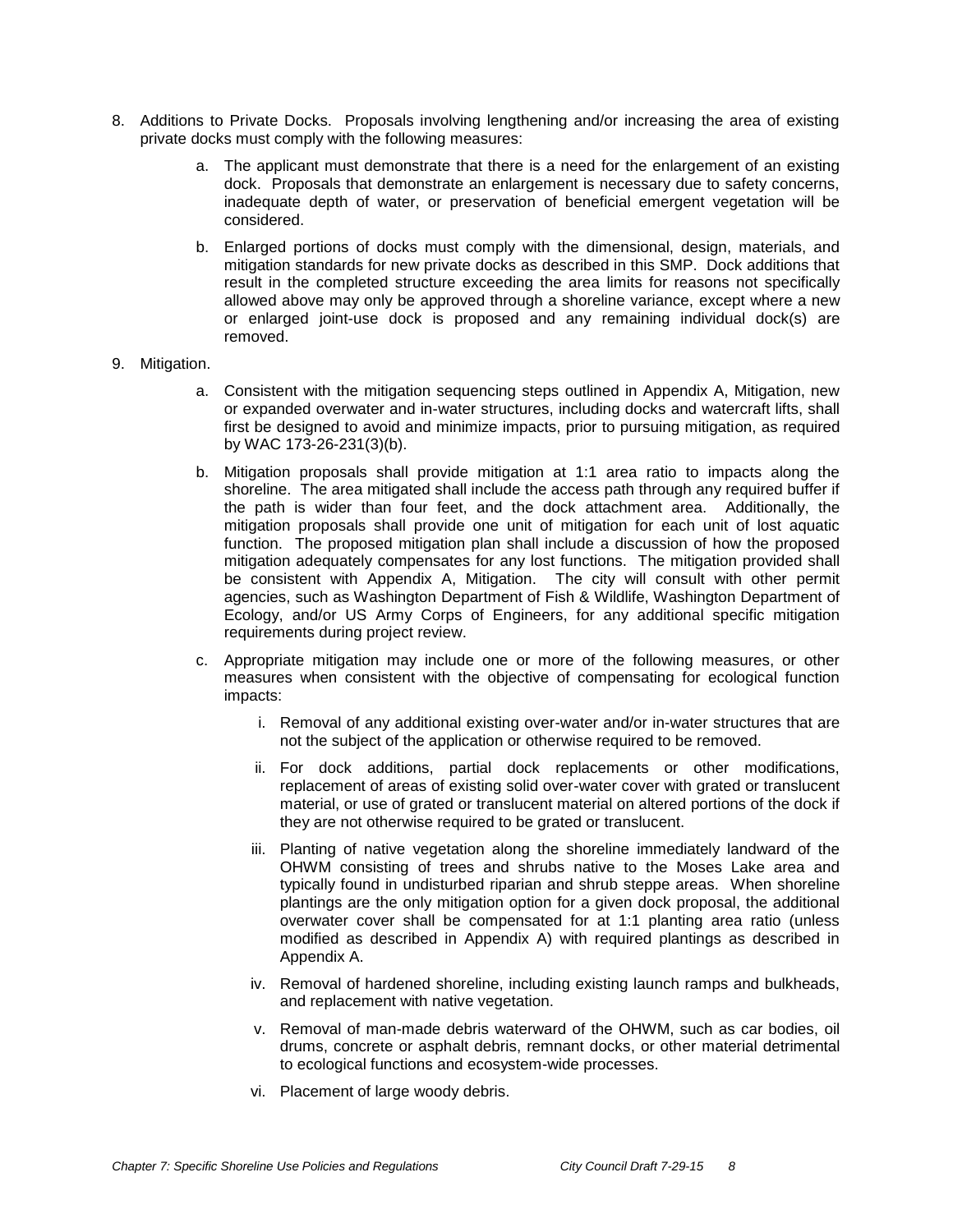- vii. Participation in an approved mitigation banking or in-lieu fee program.
- 10. Environment-specific regulations:

Docks shall comply with the environment-specific requirements in Chapter 9.

## **7-50-030-B. General Design and construction standards**

- 1. Supports must be structurally sound prior to placement in the water.
- 2. Supports, floats, or other materials in direct contact with the water must be approved by applicable state agencies, including the Washington Department of Fish and Wildlife.
- 3. Floating docks shall include stops to keep the floats off the bottom of the lake at low water level.
- 4. Overhead wiring or plumbing is not permitted on docks.
- 5. Lighting shall be the minimum necessary to locate the dock at night and shall focus downward to minimize glare.
- 6. Docks with feet or plates that rest on the lakebed are preferred over those requiring excavation and footings.

### **7-50-030-C. Joint-use community recreational docks**

- 1. All multi-family residences proposing to provide moorage facilities shall be limited to a single, jointuse moorage facility, provided that the City may authorize more than one joint-use dock if, based on conditions specific to the site, a single facility would be inappropriate for reasons of safety, security, or impact to the shoreline environment.
- 2. Joint-use community docks may exceed the allowed area for an individual dock by 50 square feet per residence served.
- 3. The maximum size of a dock shall be the minimum necessary to accomplish moorage for one boat for each residence served, and the dock shall be configured to cause minimal disturbance to shoreline resources.
- 4. Proposals for joint-use community docks shall demonstrate and document by contract or covenant that adequate construction and maintenance of the structure and associated upland area will be provided by identified responsible parties.

### 7-50-030-D. **Residential**

- 1. Number
	- a. No more than one dock is permitted for each shoreline lot.
- 2. Size
	- a. A dock over 200 square feet or 25 feet in length is allowed only as a shoreline conditional use. Exception: A longer dock may be approved if needed to maintain existing beneficial emergent vegetation such as bulrush. The extra length needed to project past the bulrush shall be limited to 4' in width
	- b. Width: For the first 10' waterward of the OHWM, the maximum width of solid dock shall be 4'. Docks wider than 4' are allowed, provided that the extra width shall be made of material such as grating that allows a minimum of 40% light transmission through the decking material, to prevent excessive shading of the area under the dock.
- 3. Side yard setbacks: Docks shall be set back a minimum of 5 feet from side property lines, except for the following:
	- a. Joint use and community docks may be located adjacent to or upon a side property line when mutually agreed to by contract or covenant with the owners of both properties. A copy of the contract or covenant must be recorded with the Grant County Auditor and filed with the application for permit.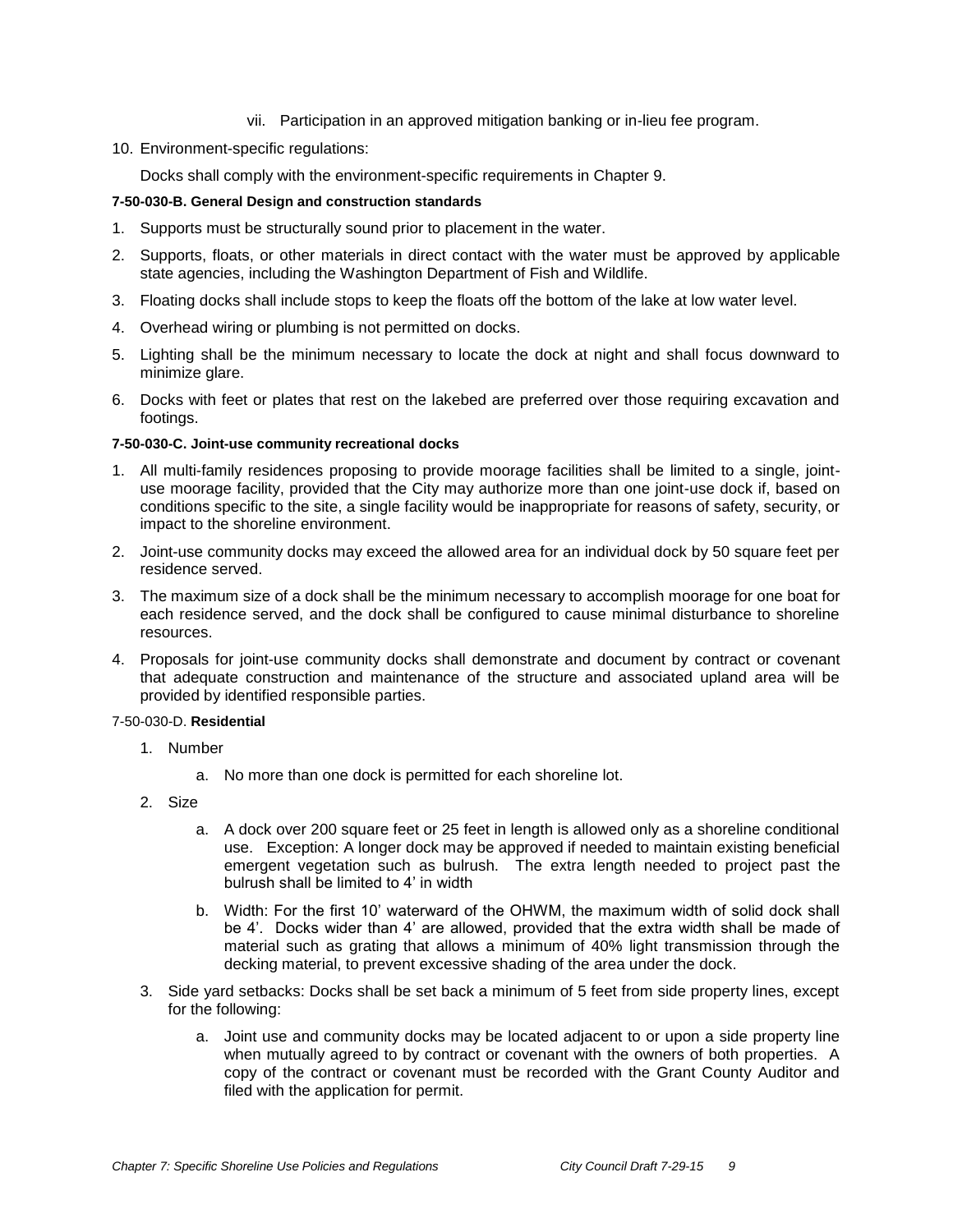b. Docks may be located closer than 5' to the side property line when the dock location is set as part of the platting of the property and shown on the plat.

# **7-60. Industrial uses**

7-60-010. Industrial uses are facilities for processing, manufacturing, and storage of finished or semifinished goods.

#### 7-60-020. Policies

1. Historically, there have been no industries within the City of Moses Lake that require a shoreline location. In order to reserve shoreline locations for uses that will benefit from such a location and to protect the shoreline from the potential impacts of industrial development, no industrial development should be allowed to locate within shoreline areas.

### 7-60-030. Regulations

1. New industrial uses are prohibited in shoreline areas.

## **7-70. Mining**

7-70-010. Mining is the removal and primary processing of naturally occurring materials from the earth for economic use. For purposes of this Master Program, "primary processing" includes screening, crushing, and stockpiling of materials removed from the site. Mining activities also include in-water dredging activities related to mineral extraction. Processing does not include general manufacturing, such as the manufacture of molded or cast concrete or asphalt products, asphalt mixing operations, or concrete batching operations (such uses would be considered Industrial, and are prohibited in the shoreline areas of Moses Lake). Because the removal of sand and gravel from shoreline areas can cause erosion of land and siltation of water, mining activities are strictly regulated.

### 7-70-020. Policies

- 1. Mining should be allowed only where the use is dependent on a shoreline location.
- 2. Mining and associated activities should result in no net loss of shoreline ecological functions, including impacts to unique or fragile areas and impacts to priority habitats or species.
- 3. All feasible measures should be taken to protect shoreline areas and water bodies from all sources of pollution, including but not limited to sedimentation and siltation, chemicals and petrochemicals (including both use and spillage), and mining wastes and spoils (including both storage and disposal).
- 4. All feasible measures should be taken to prevent disruption of ecological processes and functions in shoreline areas and water bodies.
- 5. Mining activities should allow the natural shoreline systems to function with a minimum of disruption during their operations and should return the site to as near a natural condition as possible upon completion.
- 6. Adverse impacts of mining operations on surrounding shoreline areas, including visual and noise impacts, should be minimized, and shoreline enhancement should be encouraged.
- 7. Mining activities should be encouraged to locate outside shoreline areas.

#### 7-70-030. Regulations

- 1. Mining shall be conducted in strict conformance with the Washington State Surface Mining Reclamation Act, Chapter 78.44 RCW.
- 2. As of the date of this SMP, and in accordance with RCW 36.70A.170, the city does not have mineral lands of long-term commercial significance. Should such lands be designated, mining shall be consistent with said designation.
- 3. Mining shall be allowed only in shoreline environments designated High Intensity and shall be prohibited in all other shoreline environments.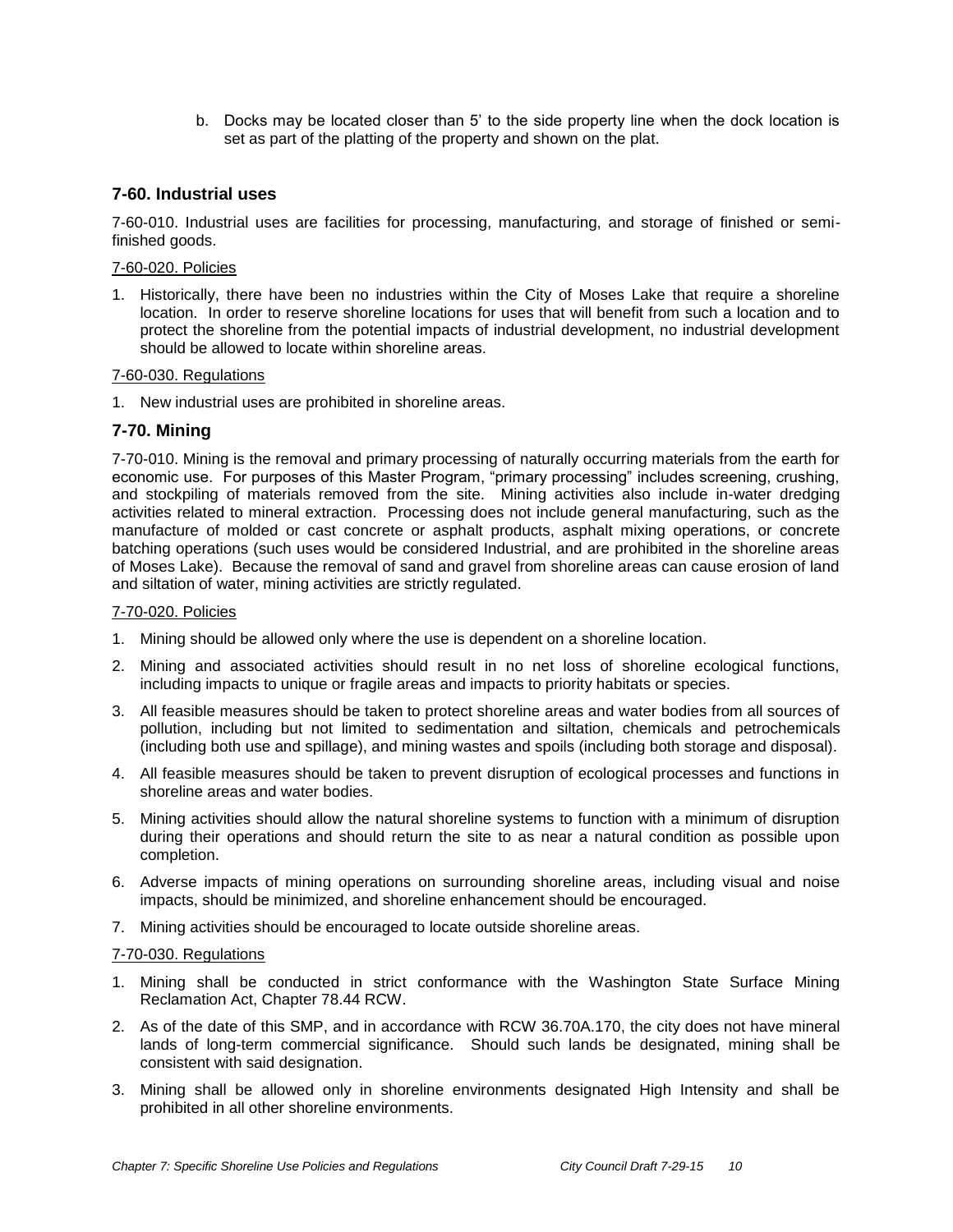- 4. The City shall require and use the following information in its review of mining proposals:
	- a. Materials to be mined;
	- b. Need for those materials;
	- c. Need for shoreline location;
	- d. Quantity of materials to be mined, by type;
	- e. Quality of materials to be mined, by type. For certain minerals, an evaluation by a geologist licensed under the provisions of RCW 18.220 may be required;
	- f. Mining technique and equipment to be used;
	- g. Depth of overburden and proposed depth of mining;
	- h. Lateral extent and depth of total mineral deposit;
	- i. Cross section diagrams indicating present and proposed elevations and/or extraction levels;
	- j. Existing drainage patterns, seasonal or continuous, and proposed alterations thereof including transport and deposition of sediment and channel changes that may result;
	- k. Proposed means of controlling surface runoff and preventing or minimizing erosion and sedimentation including impacts to banks on both sides of the excavation;
	- l. The location and sensitivity of any affected critical areas;
	- m. Subsurface water resources and aquifer recharge areas, including origin, depth, and extent;
	- n. Quality analysis of overburden, excavation materials, and tailings, with plans for storage, use, or disposition;
	- o. Mining plan and scheduling, including seasonal, phasing, and daily operation schedules;
	- p. Reclamation plan that meets the requirements of this master program and Chapter 78.44 RCW (for surface mining operations only);
	- q. Screening, earthen berm buffering, and/or fencing plans; and
	- r. Impacts to aquatic and shoreline habitat.
- 5. Mining operations shall be sited, designed, conducted, and completed (including reclamation) to ensure no net loss of shoreline ecological functions.
- 6. Mining operations shall comply with all local, state, and federal water quality standards and pollution control laws. Operations shall use effective techniques to prevent or minimize surface water runoff, erosion and sedimentation; prevent reduction of natural flows; protect all shoreline areas from acidic or toxic materials; and maintain the natural drainage courses of all streams. Surface water runoff shall be impounded as necessary to prevent accelerated runoff and erosion.
- 7. Overburden, mining debris, and tailings shall not be placed in water bodies or floodways and shall be stored and protected in such a manner as to prevent or minimize erosion or seepage to surface and ground waters.
- 8. Precautions shall be taken to insure that stagnant or standing water, especially that of a toxic or noxious nature, does not develop.
- 9. In no case shall mining operations impair lateral support and thereby result in earth movements extending beyond the boundaries of the site.
- 10. If substantial evidence indicates that mining operations are causing, or continued operation would cause, significant and adverse impacts to water quality, habitat, or any shoreline ecological function, the City shall terminate the shoreline permit for mining or impose further conditions on the mining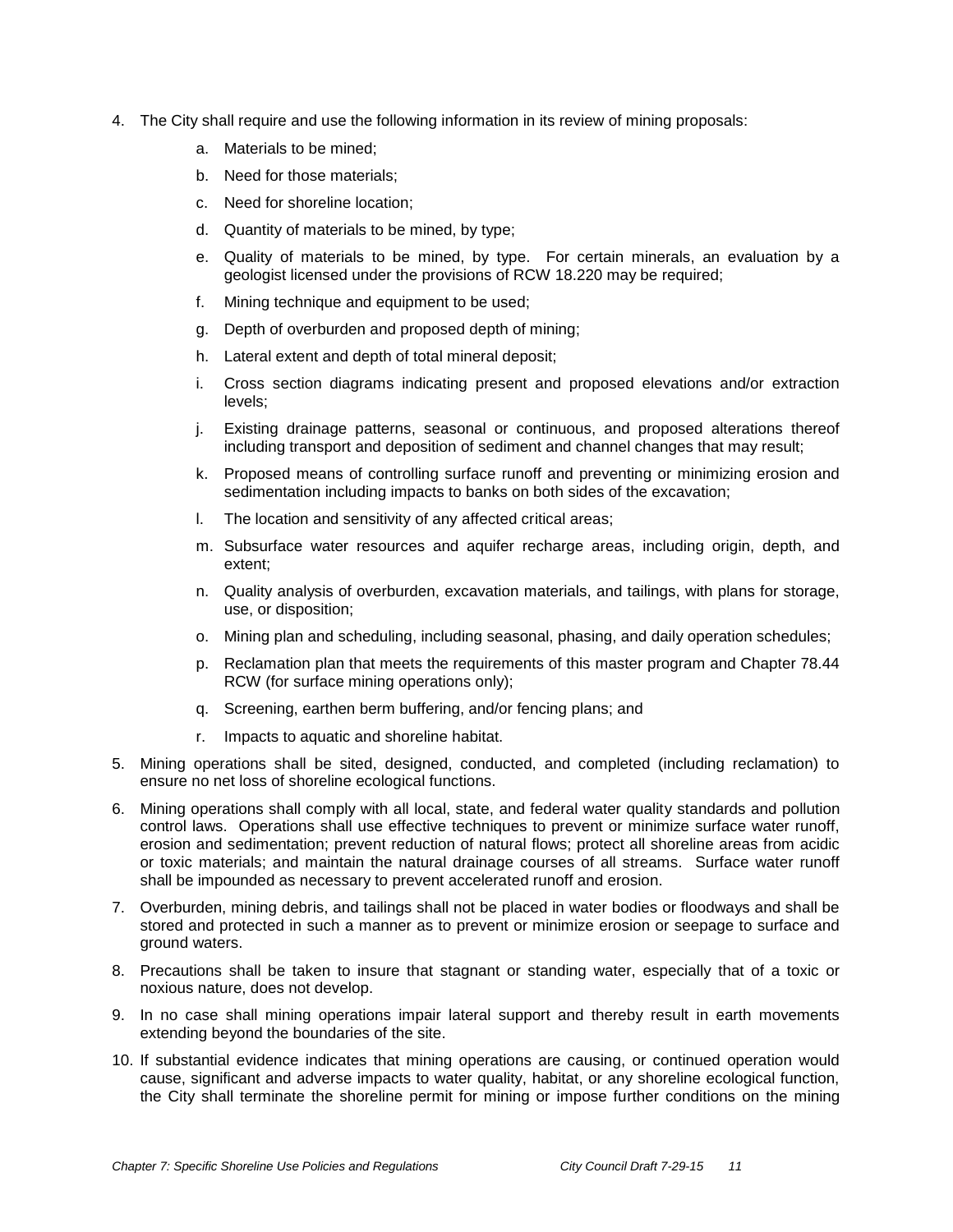operation to ensure no net loss of shoreline ecological functions.

- 11. All mining impacts shall be mitigated, and shoreline enhancement shall be encouraged. Preference shall be given to mining proposals that result in the creation, restoration, or enhancement of habitat for priority species.
- 12. Environment-specific regulations: Mining uses shall comply with the environment-specific requirements in Chapter 9.

## **7-90. Recreational Uses**

7-90-010. Recreational uses provide opportunities for the refreshment of body and mind through forms of play, sports, relaxation, amusement, or contemplation. They include facilities for passive and lowintensity recreational activities such as hiking, photography, viewing, and fishing. They also include facilities for active or more intensive uses such as parks, campgrounds, golf courses, and other outdoor recreation areas. This section applies to both publicly- and privately-owned shoreline facilities intended for use by the public or a private club, group, association, or individuals.

#### 7-90-020. Policies

- 1. The location and design of shoreline recreational developments should be consistent with the City of Moses Lake's *Comprehensive Plan*.
- 2. The location and design of publicly-owned shoreline recreational developments should be consistent with the City of Moses Lake's *Parks, Recreation, and Open Space Plan*.
- 3. Local, state, and federal recreation planning should be coordinated. Shoreline recreational developments should be consistent with applicable park, recreation, and open space plans of other jurisdictions.
- 4. A variety of compatible recreational experiences and activities should be encouraged to satisfy diverse recreational needs. However, facilities for recreational activities that do not benefit from a shoreline location should not locate in shoreline areas.
- 5. Recreational developments should be located, designed, operated, and maintained to cause no net loss of shoreline ecological functions and to be compatible with, and minimize adverse impacts on, valuable cultural and natural features and on nearby land and water uses. The only recreational development proposals that should be approved are those that complement their environment and surrounding land and water uses, and that protect natural areas.
- 6. Priority should be given to developments that provide recreational uses and other improvements facilitating public access to shoreline areas.
- 7. Recreational developments should be located and designed to preserve, enhance, or create scenic views and vistas. Removal of native vegetation to enhance views should be discouraged.
- 8. All recreational developments should make adequate provisions for:
	- a. Vehicular and pedestrian access, both on and off site, including, where appropriate, access for people with disabilities.
	- b. Proper water supply and solid and sanitary waste disposal.
	- c. Security and fire protection for the use and for any use-related impacts to adjacent property.
	- d. The prevention of overflow and trespass onto adjacent properties, by methods including but not limited to landscaping, fencing, and posting of the property.
	- e. Buffering from adjacent private property or natural areas.
- 9. Trails and paths on steep slopes should be located, designed, and maintained to protect bank stability and minimize ground disturbance.
- 10. Recreational developments should protect the natural character, resources and ecology of the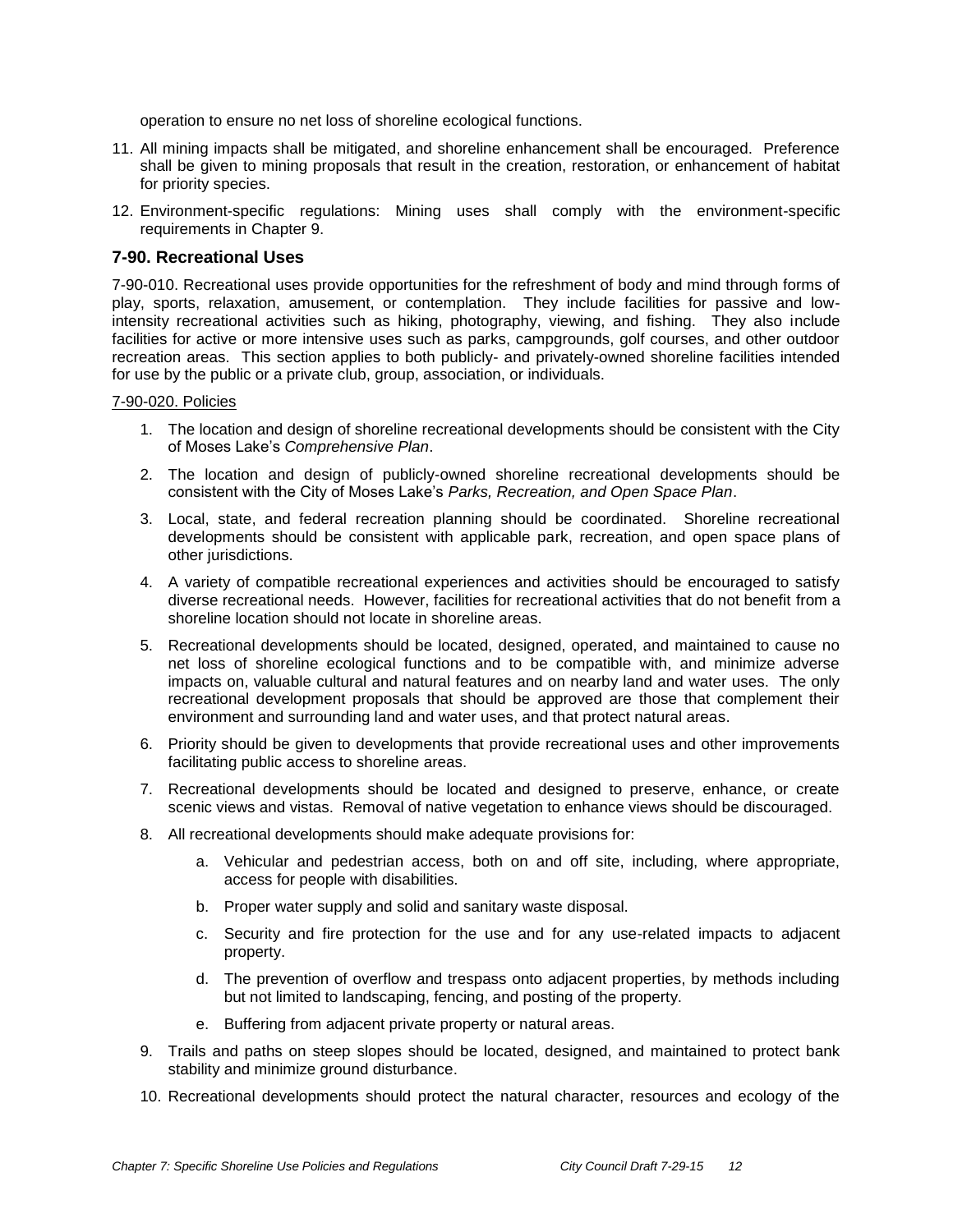shoreline.

#### 7-90-030. Regulations

- 1. The location and design of publicly-owned shoreline recreational developments shall be consistent with the City of Moses Lake's *Parks, Recreation, and Open Space Plan*.
- 2. To avoid wasteful use of the limited supply of recreational shorelands, substantial accessory use facilities, such as rest rooms, recreation halls and gymnasiums, commercial services, access roads, and parking areas shall be set back from the ordinary high water mark as specified in the Development Standards Tables (Tables 9.3A and 9.3B), unless it can be shown that such facilities are essentially shoreline dependent. Such facilities may be linked to the shoreline by walkways.
- 3. Shoreline recreational developments shall maintain, and, when feasible, enhance or restore desirable shoreline features including those that contribute to shoreline ecological functions and processes, scenic vistas, and aesthetic values. Removal of native vegetation to enhance views shall be discouraged. Any unavoidable impacts shall be mitigated as specified in Appendix A: Mitigation.
- 4. Recreational uses shall be designed to complement their environment and surrounding land and water uses.
- 5. No recreational buildings or structures shall be built over water, other than water-dependent and/or public access structures such as piers, docks, bridges, boardwalks, or viewing platforms.
- 6. Each development proposal shall include a landscape plan that uses primarily native, self-sustaining vegetation. Campsites, selected view points, or other permitted structures or facilities shall be located so as to not require damage or destruction of native vegetation. Removal of existing native vegetation shall be the minimum amount necessary to accommodate the permitted use. Refer also to Clearing and Grading and Vegetation Conservation in Chapter 8, and Appendix A: Mitigation.
- 7. For recreational uses such as golf courses that require the use of fertilizers, pesticides, or other chemicals, the applicant shall specify the methods that will be used to ensure that the use complies with all provisions of the "Environmental Impacts and Water Quality" provisions of this SMP (see Chapter 6), including preventing the chemicals from entering adjacent water bodies or wetlands. Minimum buffers for recreational uses are listed in Chapter 9. In addition to required buffers, chemical-free buffer strips may be required at the discretion of the City.
- 8. Recreational uses shall provide facilities for non-motorized access to the shoreline, such as pedestrian and bicycle paths, where those facilities will not result in loss of shoreline ecological functions.
- 9. Recreational uses shall include adequate provisions for water supply, sewage, garbage disposal, and fire protection.
- 10. Recreational uses shall include adequate provisions, such as screening, buffer strips, fences, and signs, to buffer adjacent private property and natural areas and protect the value and enjoyment of those sites.
- 11. Trails and paths on steep slopes shall be located, designed, and maintained to protect bank stability and minimize ground disturbance.
- 12. Environment-specific regulations:
	- a. Recreational uses shall comply with the environment-specific requirements in Chapter 9.
	- b. Public access shall be required for recreational uses in shoreline environments designated "W", and shall be encouraged in all other shoreline environments, unless such access is shown to be incompatible due to reasons of safety, security, or impact to the shoreline environment.

### **7-100. Residential Uses**

7-100-010. Residential use means one or more buildings, structures, lots, parcels, or portions thereof which are designed for and used or intended to be used to provide a place of abode for human beings. This includes single family residences, duplexes, multi-family residences, apartments, townhouses,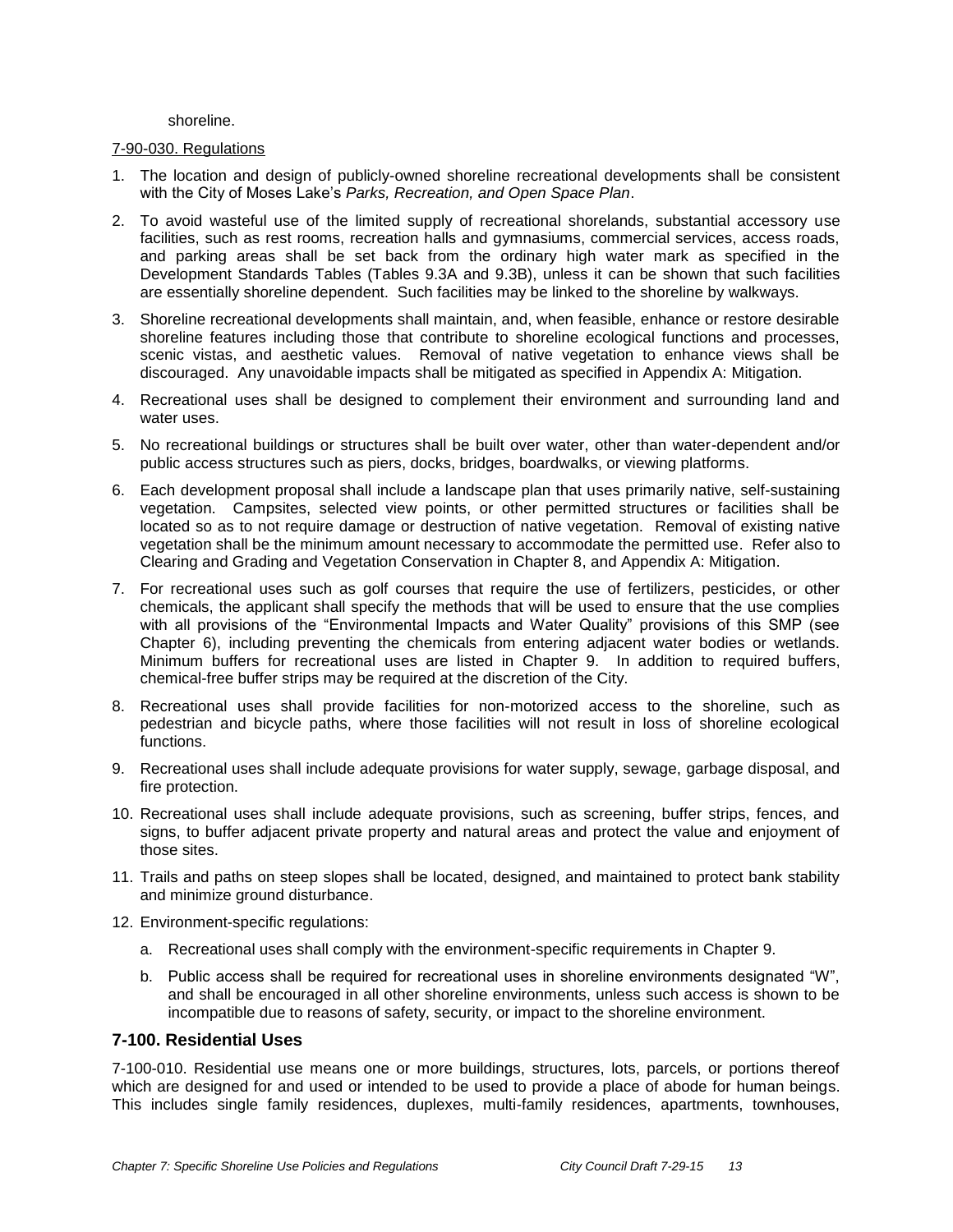manufactured home parks, group housing, condominiums, other detached or attached dwellings, and major and short subdivisions, along with accessory uses and structures normally associated with residential uses, including but not limited to garages, sheds, swimming pools, parking areas, and fences. Residential uses do not include hotels, motels, or any other type of overnight or transient housing or camping facilities. All residential uses must comply with the Shoreline Management Act and this master program, even if the use is not required to obtain any type of shoreline permit.

### 7-100-020. Policies

- 1. Residential development and subdivisions should be located, designed, built, and maintained to protect shoreline environmental functions and processes when possible.
- 2. Residential development and subdivisions should be designed so as to adequately protect the water and shoreline aesthetic characteristics.
- 3. Residential uses should be permitted only where there are adequate provisions for utilities (i.e., water, sewer, power, telephone, and cable lines), circulation, and access.
- 4. The overall density of development and lot coverage should be appropriate to the physical capabilities of the site.
- 5. Recognizing property owners' rights of shoreline residential use, new residential uses should provide adequate setbacks and natural buffers from the water and ample open space between structures to provide space for outdoor recreation, protect natural features and existing shoreline vegetation, control erosion, protect water quality, preserve views and normal public use of the shoreline and the water, protect aquatic and wildlife habitat, and minimize user conflicts.
- 6. Residential uses should be encouraged to provide dedicated and improved community or public access to the shoreline in a manner that is appropriate to the site and the nature and size of the development. Any public access provided should be counted toward the dedication of parks and open space required by the Moses Lake Municipal Code for new residential developments.
- 7. To discourage dock proliferation and the associated loss of shoreline ecological functions, subdivisions should provide joint-use or community docks. Individual docks should be allowed for lots in subdivisions with joint-use or community docks. Other joint use facilities, such as access areas and boat launches, should also be encouraged.
- 8. New residential uses should be prohibited over water, in floodways, and in environmentally sensitive areas such as wetlands and geologic hazard areas.
- 9. Structures and other developments accessory to residential uses should be designed and located to blend into the site as much as possible.
- 10. The buffers established for residential uses should apply to non-water-dependent accessory structures.
- 11. Best management practices should be applied in designing and developing surface and stormwater facilities.
- 12. The front yard zoning setback should be allowed to be reduced to accommodate reasonable development.
- 13. To prevent encroachment on the shoreline buffer, the buffer should be marked with a long-term visual cue to alert present and future property owners of the location of the buffer edge. The marker should be substantial enough to show that there is clearly a change in circumstances from one side of the marker to the other.

#### 7-100-030. Regulations

1. Residential uses shall not be approved where flood control, shoreline protection measures, or bulkheading will be required to create residential lots or site area. Residential uses shall be designed so that structural shoreline stabilization, including bulkheads, is not likely to be required to protect property and will not be required in the future.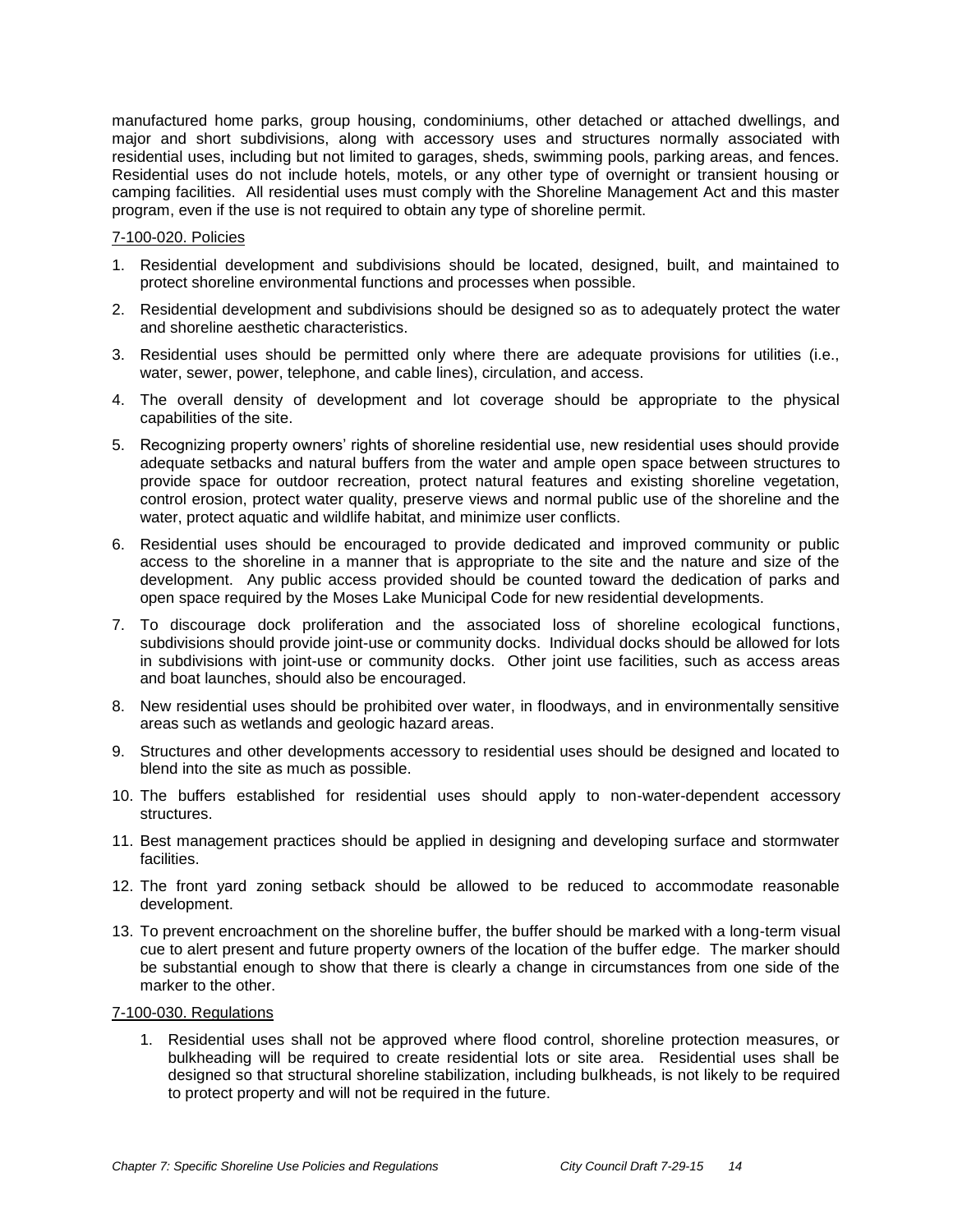- 2. If wetlands, steep slopes, other critical areas, or other unique or fragile features are located on a development site, development shall be located so as to avoid the sensitive areas. Cluster or similar design of residential units may be used in order to achieve this.
- 3. Vegetation removal shall be in compliance with the Vegetation Conservation and Clearing and Grading provisions of Chapter 8 and shall be limited to the minimum necessary to accommodate permitted uses, with the exception that noxious weed control shall be allowed subject to the vegetation conservation provisions in Chapter 8.
- 4. During construction, shoreline vegetation shall be preserved and erosion controlled by the following means at a minimum: Clearly marked temporary fencing shall be installed during the entire construction period. The shoreline shall be protected from sedimentation by silt fences, sand bags, or other material as approved by the Building Official. Sedimentation control measures shall be in place before the start of any clearing, grading, or construction. Sedimentation control measures shall be inspected after each runoff event and maintained if necessary.
- 5. Other than docks, new residential structures and accessory structures, including boathouses, shall be prohibited over water or floating on the water. Floating homes shall be prohibited.
- 6. The buffers established for residential uses shall apply to non-water-dependent accessory structures.
- 7. Best management practices shall be applied in designing and developing surface and stormwater facilities. The *Stormwater Management Manual for Eastern Washington* shall provide the preferred guidance for storm water management best practices.
- 8. Environment-specific regulations:
	- a. Residential uses shall comply with the environment-specific requirements in Chapter 9, except as provided in Regulation 9 below.
- 9. Common Line Setbacks: The residential buffers in Table 9.3 shall not apply in cases where the majority of existing development in the area does not meet the established buffer standards. In such cases residential structures shall be set back common to the average of setbacks for existing dwelling units within three hundred (300) feet of side property lines. If there is only one or no dwelling units within three hundred (300) feet of side property lines, the shoreline buffers of Table 9.3 shall apply. Common line setback allowed in this section is subject to approval by the Shoreline Administrator. Common line setback shall only be allowed where no loss of shoreline ecological functions or interference with shoreline processes will result from said common line setback. The Administrator may place conditions on the approval. Any further deviation from setback requirements beyond that allowed in this section shall require approval of a shoreline variance permit.
- 10. For lots platted before the adoption of this Master Program, if the required shoreline buffer causes there to be less than 60' from the buffer to the front zoning setback line, the front yard zoning setback may be reduced to 10' for a porch, 15' for living space or the side of a garage, and 20' for a garage door. Side yard setbacks may be reduced to  $5'$ . If there is still not  $60'$  from the reduced zoning setback to the shoreline buffer, the shoreline buffer may also be reduced by the minimum amount that will allow 60' of buildable area, provided there will be no net loss of shoreline ecological function and provided that at least a 25' shoreline buffer will be maintained. These reductions in buffer and setbacks do not authorize encroachments into any easements which may be on the property. All proposals to reduce setbacks and buffers shall be submitted to the Administrator for review. The Administrator may place conditions on the approval.
- 11. For lots in plats with preliminary plat approval before the adoption of this Master Program, and which had wetland or shoreline buffers set during the platting process, the buffer shall be as set during the platting process.
- 12. Residential Fencing: Fencing meeting Municipal Code standards may extend to the landward edge of the shoreline buffer. Fencing may be installed within the buffer if all of the following are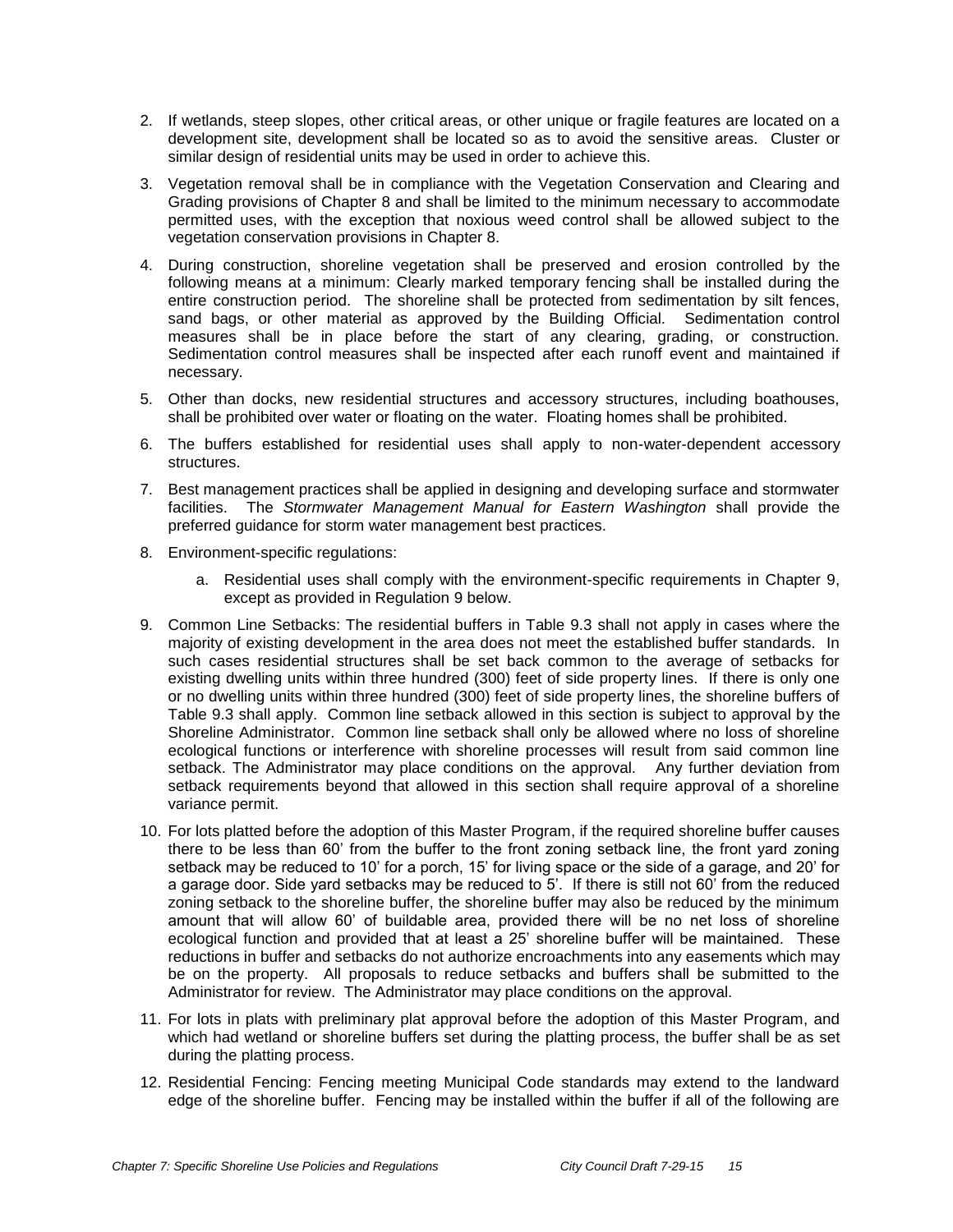met:

- a. Fence materials shall be natural or natural-looking materials and colors, and restricted to fence types such as post and rail or split rail.
- b. The lowest rail shall be a minimum of 16" from the ground, and the highest rail shall be no greater than 60" from the ground.
- c. New fences established parallel to the shoreline shall be outside of the shoreline and wetland buffers and shall require native vegetative plantings within that buffer if lawn or weeds currently exist within the area. The fence setback may be reduced if the applicant is participating in a shoreline public access plan or it there is intervening ownership (e.g. railroad, conservancy trail, etc.) The applicant shall submit a planting plan along with the fence permit.
- d. Vegetative plantings as fencing within the shoreline buffer are restricted to native plants.
- e. No vehicle parking or equipment storage shall be allowed between the OHWM and a fence parallel to the water, within the shoreline buffer area.
- f. Other than removal of noxious weeds and non-native plants, removal of vegetation within the shoreline buffer shall be restricted to initial digging of posts and vegetation removal necessary for the initial placement of the fence.
- g. Solid plank construction, solid vinyl, razor wire, and chain link fencing shall be prohibited within the shoreline buffer.

Existing fencing must be brought into compliance with the above standards when there is an expansion of the development or use on the site, when there is a new use or modification of the shoreline or buffer (e.g. dock, boat lift, shoreline stabilization, etc.)

# **7-110. Transportation Facilities**

7-110-010. Transportation facilities are those structures and developments that aid in movement of people, goods, and services. They include roads, highways, bridges, bicycle paths, trails, railroad facilities, and other related facilities.

### 7-110-020. Policies

- 1. New roads, railroads, and bridges in shoreline jurisdiction should be minimized.
- 2. New roads, railroads, and bridges in shoreline jurisdiction should be consistent with the City's *Comprehensive Plan*.
- 3. Transportation facilities should be located, designed, and constructed so that routes will result in no net loss of shoreline ecological functions and will have the minimum adverse impact on existing or future water-dependent uses.
- 4. Road and railroad locations should be planned to fit the topography of the shoreline in order to minimize alteration of natural conditions. New transportation facilities should be located and designed to minimize the need for shoreline protection measures, stream and lake crossings, and modification of natural drainage systems.
- 5. Trails and bicycle paths should be encouraged in shoreline areas where they are compatible with the natural character, resources, and ecology of the shoreline area.
- 6. Where transportation corridors are required within shoreline jurisdiction, then joint use for roads, utilities, and motorized and non-motorized forms of transportation should be encouraged.
- 7. Abandoned or unused road or railroad rights-of-way that offer opportunities for public access to the shoreline should be acquired and/or retained for public access. However, where practical, such areas should be allowed to revert to right-of-way if the right-of-way becomes necessary in the future.
- 8. All debris, overburden, and other waste materials from transportation facility construction should be handled, contained, and disposed of in a manner that prevents entry of said materials into adjacent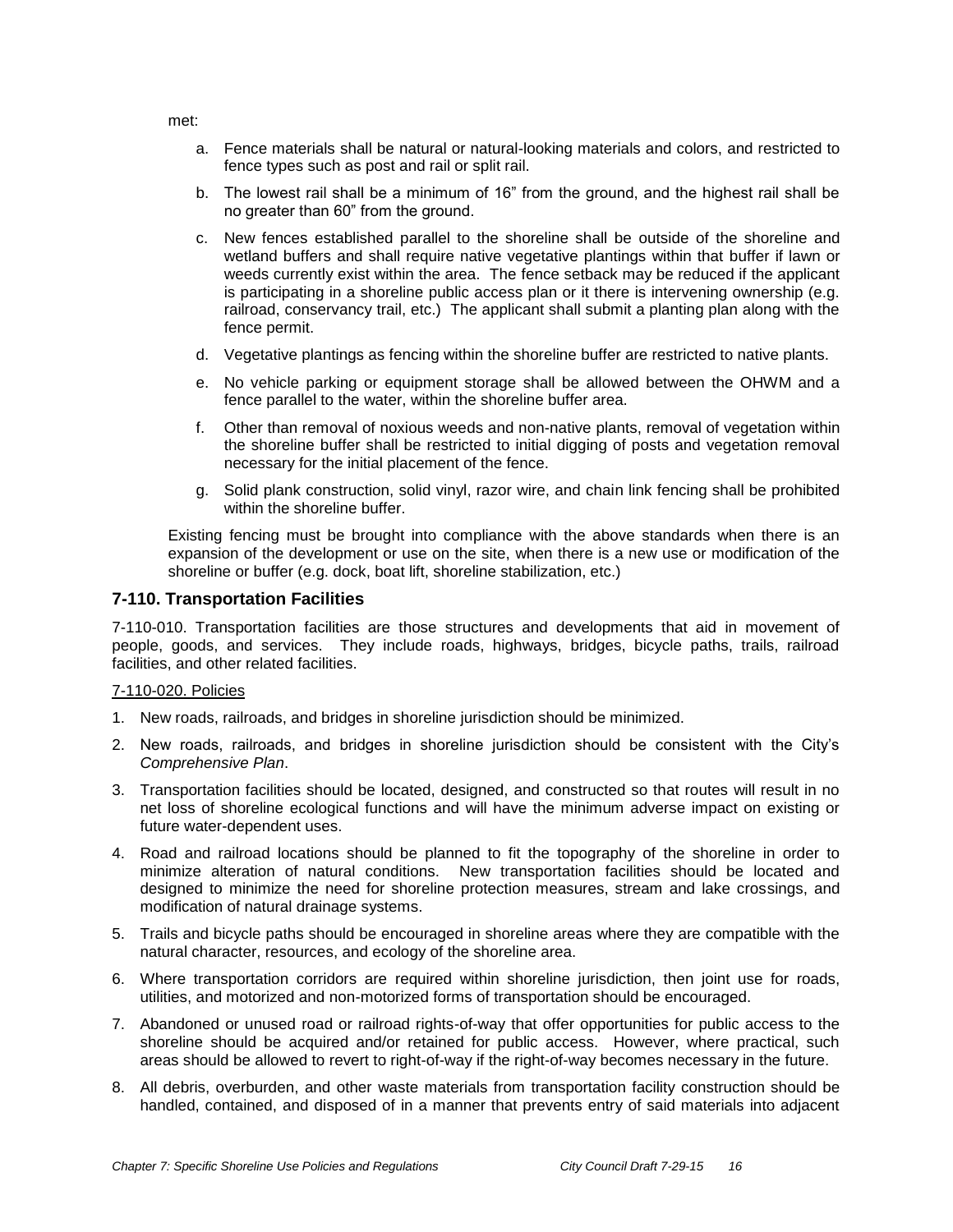water bodies.

#### 7-110-030. Regulations

- 1. Transportation facilities and services shall use existing transportation corridors whenever possible, provided that facility additions and modifications will not adversely impact shoreline resources and are otherwise consistent with this master program and the City's *Comprehensive Plan*. If expansion of the existing corridor will result in net loss of shoreline ecological functions, then a less disruptive alternative shall be used.
- 2. Transportation and primary utility facilities shall be required to make joint use of rights-of-way and to consolidate crossings of water bodies where loss of shoreline ecological functions can be minimized by doing so.
- 3. Shoreline transportation facilities shall be sited and designed to avoid geologically hazardous areas and to fit the existing topography in order to minimize cuts and fills.
- 4. Where practical, shoreline transportation facilities shall be sited and designed to avoid the following areas:
	- a. Areas between unstable or moderately unstable slopes and the OHWM (i.e., areas below unstable slopes).
	- b. Areas above unstable or moderately unstable slopes that are within shoreline areas or are within 100 feet of the top of the slope (upland areas draining to unstable slopes).
	- c. Any area in which proximity to a geologically hazardous area would result in need for shoreline stabilization or loss of shoreline ecological function
- 5. Cut and fill slopes shall be designed at the normal angle of repose or less.
- 6. Landfills for transportation facility development are prohibited in water bodies and wetlands except that when all structural and upland alternatives have been proven infeasible and the transportation facilities are necessary to support uses consistent with this master program and the City's *Comprehensive Plan*, such landfill may be permitted as a conditional use.
- 7. Major highways and railways shall be located outside of shoreline areas except where water crossings are required. Water crossings shall use the shortest route feasible unless such route would cause more damage to the environment.
- 8. New transportation facilities shall be located and designed to prevent or minimize the need for shoreline stabilization, landfill, or substantial site grading. Transportation facilities allowed to cross over water bodies and wetlands shall use elevated, open pile or pier structures whenever feasible. All bridges must be built high enough to allow the passage of debris and provide 3 feet of freeboard above the 100 year flood level.
- 9. Shoreline transportation facilities shall be sited and designed to avoid steep or unstable areas and fit the existing topography in order to minimize cuts and fills.
- 10. All shoreline areas disturbed by transportation facility construction and maintenance shall be restored to their pre-project condition, using compatible, self-sustaining vegetation, immediately upon completion of the construction or maintenance activity. Plants that may compromise shoreline values shall be prohibited. The permit application submittal shall identify the size, location, and species of plants that will be used. The agency or developer constructing or maintaining the transportation facility shall also be responsible for maintaining the vegetation until it is established.
- 11. Waterway crossings shall be designed and maintained to cause minimal disturbance to banks.
- 12. Where permitted, wetland and priority habitat crossings and other crossings of critical, unique, or fragile areas shall be designed and maintained to cause no net loss of shoreline ecological functions.
- 13. Roads and railroads shall be located to minimize the need for routing surface waters into and through culverts.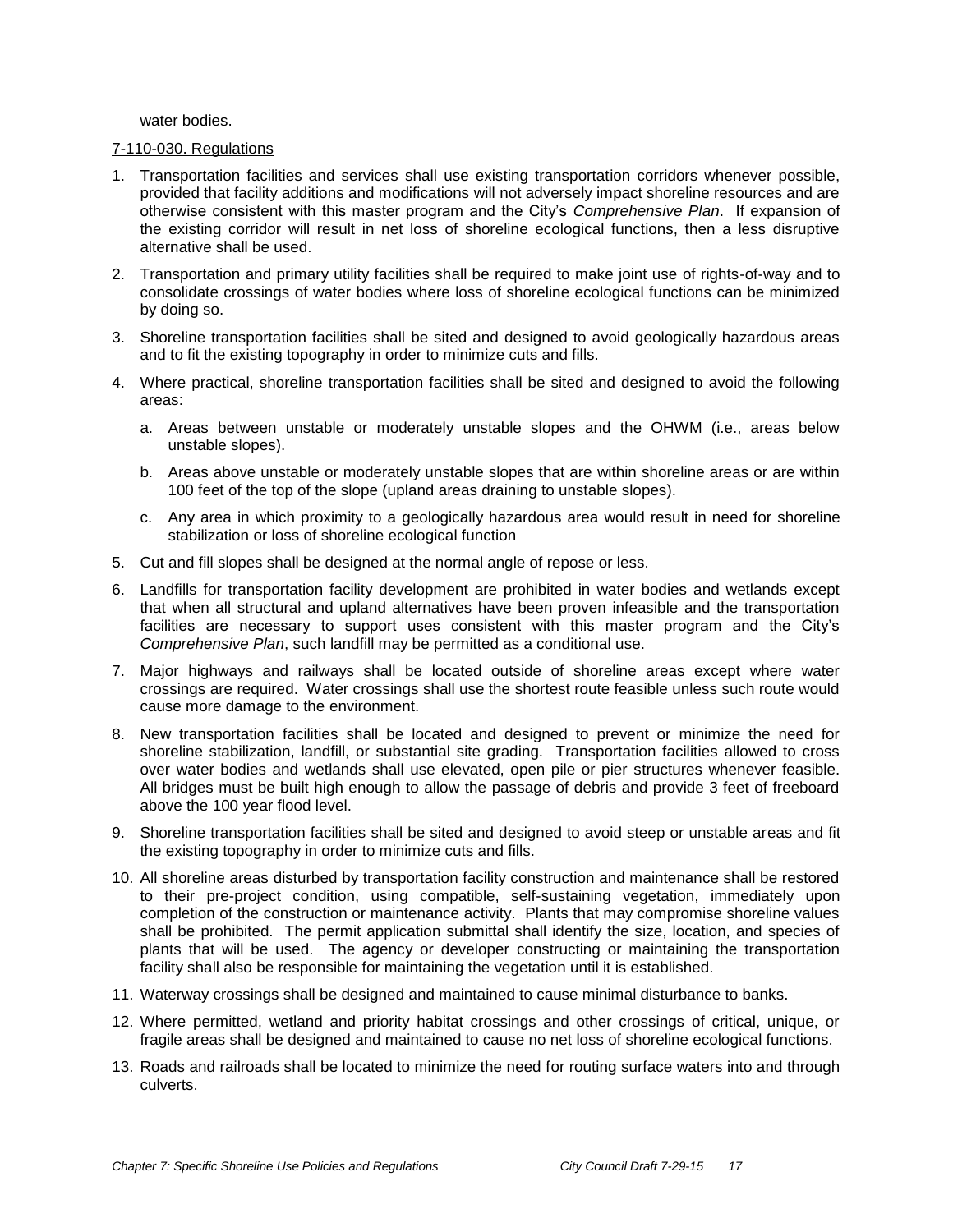- 14. All transportation facilities shall be designed, constructed, and maintained to contain and control all debris, overburden, runoff, erosion, and sediment generated from the affected areas. Relief culverts and diversion ditches shall not discharge onto erodible soils, fills, or side cast materials. State and local stormwater regulations apply.
- 15. Bridge abutments and necessary approach fills shall be located landward of wetlands or the ordinary high water mark, except that bridge piers may be permitted in a water body as a conditional use, when in compliance with requirements of other permitting agencies, including but not limited to the U.S. Army Corps of Engineers and the Washington State Department of Fish and Wildlife.
- 16. Except where a water crossing is necessary, roads, railroads, and other transportation facilities shall be located landward of shoreline wetlands and other Fish and Wildlife Habitat Conservation Areas.
- 17. Except for water crossings, all roads and railroads shall be adequately set back from the water (see Table 9.3, Development Standards and Specific Shoreline Development Regulations) and shall provide buffer areas of compatible, self-sustaining vegetation. Shoreline scenic drives and viewpoints may provide periodic breaks in the buffer to allow open views of the water, provided that removal of healthy native vegetation is not required to provide such breaks. Removal of healthy native vegetation is discouraged.
- 18. Overburden, debris, and other waste materials from both construction and maintenance activities, including drainage ditch clearing, shall not be deposited into or sidecast on the shoreline side of the road or in water bodies or wetlands. Such material shall be deposited in stable locations where reentry and erosion into water bodies or wetlands is prevented.
- 19. Environment-specific regulations: Transportation facilities shall comply with the environment-specific requirements in Chapter 9.

# **7-120. Utilities (Primary Facilities)**

7-120-010. Utilities are services and facilities that produce, transmit, carry, store, process, or dispose of electrical power, gas, water, sewage, communications, oil, etc. The provisions of this section apply to primary uses, such as sewage treatment plants and outfalls, public high-tension utility lines, power transfer facilities, sewer and water mains, gas distribution lines and storage facilities. See Chapter 6 for policies and regulations related to on-site accessory utilities.

### 7-120-020. Policies

- 1. Primary utilities should use existing transportation and utility sites, rights-of-way, and corridors whenever possible, rather than creating new corridors. Joint use of rights-of-way and corridors are encouraged.
- 2. Primary utilities should be prohibited in wetlands, other critical habitat areas, and other critical, unique and fragile areas unless no feasible alternative exists.
- 3. New primary utility facilities should be located so that shoreline protection works are not required.
- 4. Primary utilities facilities and corridors should be located so as to protect scenic views.
- 5. Primary utilities facilities and rights-of-way should be located and designed to result in no loss of shoreline functions or interference with shoreline processes; preserve the natural landscape; and minimize conflicts with present and planned land uses.
- 6. Whenever feasible, utilities should be placed underground or affixed to bridges.
- 7. Solid waste disposal activities and facilities should be prohibited in shoreline areas.
- 8. Location of utility facilities within existing public, private, and utility rights of way is encouraged.
- 9. When possible, water crossings should be avoided.

### 7-120-030. Regulations

1. Primary utility facilities and transmission lines shall be located, designed, constructed, operated, and maintained to cause no net loss of shoreline ecological functions. Utility lines associated with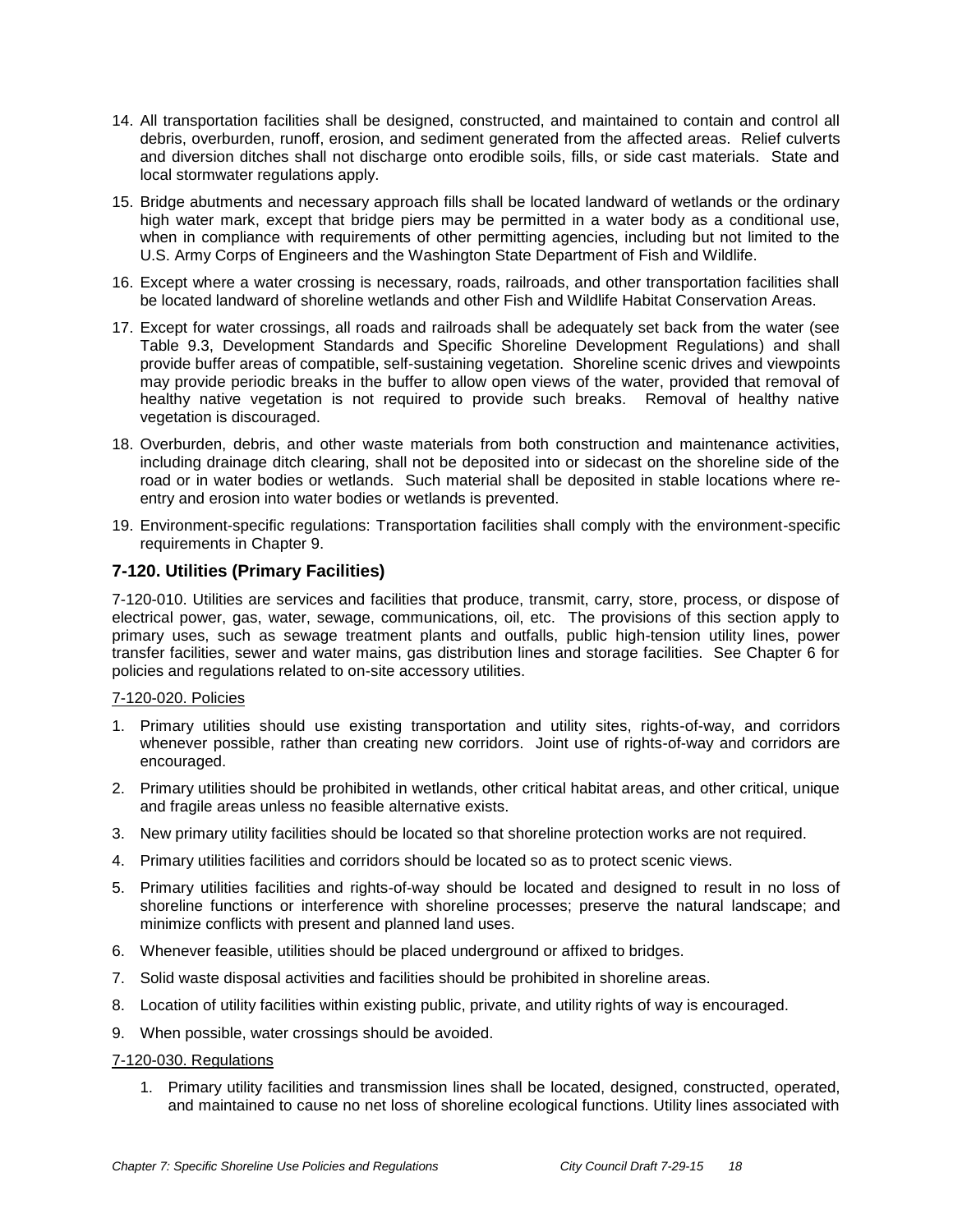primary utilities shall use existing rights-of-way, corridors, and/or water crossings whenever possible and shall avoid duplication and construction of new or parallel corridors in shoreline areas. Proposals for new corridors or water crossings must fully substantiate the infeasibility of existing routes. Primary utility facilities and lines shall be located outside of shoreline areas where feasible.

- 2. Transmission and distribution facilities that must cross areas of shoreline jurisdiction shall cross by the shortest, most direct route feasible, unless such route would cause significant environmental damage.
- 3. Primary utilities shall be located and designed so as to avoid or minimize the use of any structural or artificial shore defense or flood protection works.
- 4. Where major facilities must be placed in a shoreline area, the location and design shall not destroy or obstruct scenic views.
- 5. Primary utilities shall meet required shoreline setbacks as specified in the Development Standards Table (Tables 9.3).
- 6. Utility facilities shall be screened from water bodies and adjacent properties, using primarily native, self-sustaining vegetation. Plants that may compromise shoreline values shall be prohibited. The type and width of screening required shall be as indicated in the table below. The permit application submittal shall identify the size, location, and species of plants that will be used. Substitution of a sight-obscuring fence or wall for the required landscaping shall not be permitted. Landscaped buffers shall be maintained in accordance with the requirements of the City's Municipal Code, Chapter 18.57.

| <b>Adjacent site</b>                                                                                                                                   | Type and width of screening |
|--------------------------------------------------------------------------------------------------------------------------------------------------------|-----------------------------|
| Water body                                                                                                                                             | Type I, 20 feet wide        |
| Residential or recreational use (existing or, in the<br>case of undeveloped land, planned for, based on<br>the City's Comprehensive Plan)              | Type I, 20 feet wide        |
| Commercial, industrial, or institutional use (existing<br>or, in the case of undeveloped land, planned for,<br>based on the City's Comprehensive Plan) | Type II, 10 feet wide       |

- 7. All underwater pipelines transporting liquids intrinsically harmful to aquatic life or potentially injurious to water quality are prohibited, unless no other feasible alternative exists. In those limited instances in which underwater pipelines are permitted as a conditional use, automatic shut-off valves shall be provided on both sides of the water body, and the applicant shall use all appropriate technology to detect and prevent leaks and ruptures of the pipelines.
- 8. Construction of primary utilities under water or in wetlands shall be timed to minimize impacts on fish and wildlife.
- 9. Landfilling in shoreline areas for primary utility facility or line development purposes is prohibited. Permitted crossings shall use pier or open pile construction.
- 10. Clearing of vegetation for the installation or maintenance of primary utilities shall be the minimum necessary to accommodate the proposed utility installation.
- 11. All shoreline areas disturbed by facility construction and maintenance shall be restored to their pre-project condition, using compatible, self-sustaining vegetation, immediately upon completion of the construction or maintenance activity. Plants that may compromise shoreline values shall be prohibited. The permit application submittal shall identify the size, location, and species of plants that will be used. The agency or developer constructing or maintaining the facility shall also be responsible for maintaining the vegetation until it is established.
- 12. Where feasible, primary utility development shall, through coordination with local government